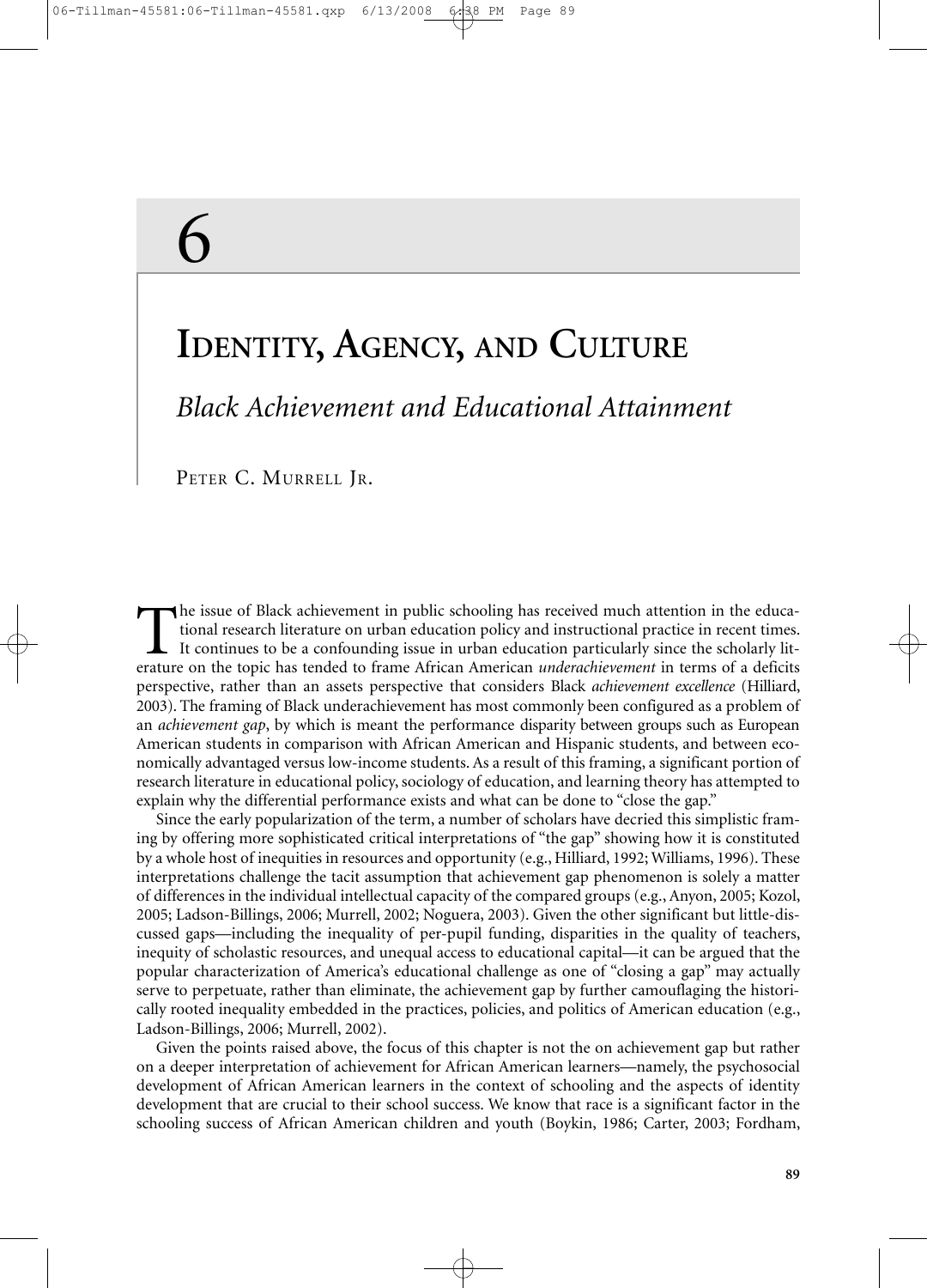1996; Howard, 2003; Murrell, 2007; Spencer, 1999; Spencer, Cunningham, & Swanson, 1985; Steele, 1997; Weiler, 2000)—but how? Race influences the development of scholastic potential of African American children even when inequality factors such as teacher quality, equal access to educational resources, and equity of funding are taken out of the equation (Ogbu, 2003; Steele, 1997). Racism in America compromises the developmental integrity of the social and cultural contexts of school life necessary to ensure children's personal and scholastic development. African American learners are particularly vulnerable to the adverse impacts of the ways in which race affects schooling practices and their academic socialization. Given the structural inequality of the wider society as well as the way that structural inequality gets reflected in the daily social and cultural contexts children experience in school, urban educators and theorists need to understand the psychosocial dynamics in the development of academic identities of African American learners.

The framework offered here explains academic achievement as the dynamic interplay between the *racial identity* and *academic identity* development of Black students. In doing so, the framework contradicts the commonly held assumption that the underperformance of African American students, as revealed in achievement gap data, is a consequence of their *disidentification* with education and with schooling. A close read of the research literature on race, ethnicity, culture, and academic performance (see Spencer & Markstrom-Adams, 1990; Stinson, 2007, for reviews) reveals little direct evidence for this assumption. The simplistic "disidentification hypothesis" persists because too little is known about the actual development of academic identity among African American youth in relation to their achievement, their racial identity, and Black culture. Too much of the relevant work on the psychosocial development of African American learners produced by scholars of color has been overlooked (Spencer, 1987; Stevenson, Best, Cassidy, & McCabe, 2003). Only recently has there been research on academicoriented identity as both a *product* and a *process* of socialization and schooling practices (e.g., O'Connor, 1997, 2001).

The remainder of this chapter will examine and apply what is known about social identification among African American learners to address the question: What does it mean to be *both* African American and an academic achiever in different school contexts? The discussion uses the situated-mediated identity theory to explain the contribution of identity processes (of both learners and teachers) *and* the contribution of the social-cultural context to the academic performance of African American learners in school settings. The situated-mediated identity theory explains the dual contribution of psychocultural processes (i.e., cultural practices and discourses) and the sociocultural conditions in the social life of schools so that we might better understand the situativity of academic identity for African American students.

# **IDENTITY AND BLACK ACADEMIC ACHIEVEMENT**

# **The Psychosocial Dimensions of Disidentification**

As noted above, a stock explanation of Black academic underachievement is some version of the notion that African American students *disidentify* with schooling. Operating with this assumption, some authors seem to lay blame for lower academic performance with the individual students and the choices they make that lead to their diminished academic attainment (e.g., Fordham & Ogbu, 1986; Lewin, 2000; McWhorter, 2001). Others seem to locate the blame in the bleak prospects for opportunity in the broader social, historical, and political context and the subsequent nihilism felt by young African Americans that diminishes their effort in school (Noguera, 2003; West, 1993). Each account involves a form of *disidentification* to account for underachievement and implies some measure of rejecting values and dispositions vital to academic success. The claim here is that a complete explanation for both academic excellence and underachievement of African American learners cannot solely be based on any one of these three arenas of social identity formation but must comprehensively integrate social identification in the three areas: (1) the individual, (2) the individual's local cultural context of social networks, and (3) the broader societal, political, and cultural context. An explanatory framework must draw on all three. This integration was the attempt of the *cultural ecological theory*, to which this discussion will turn presently.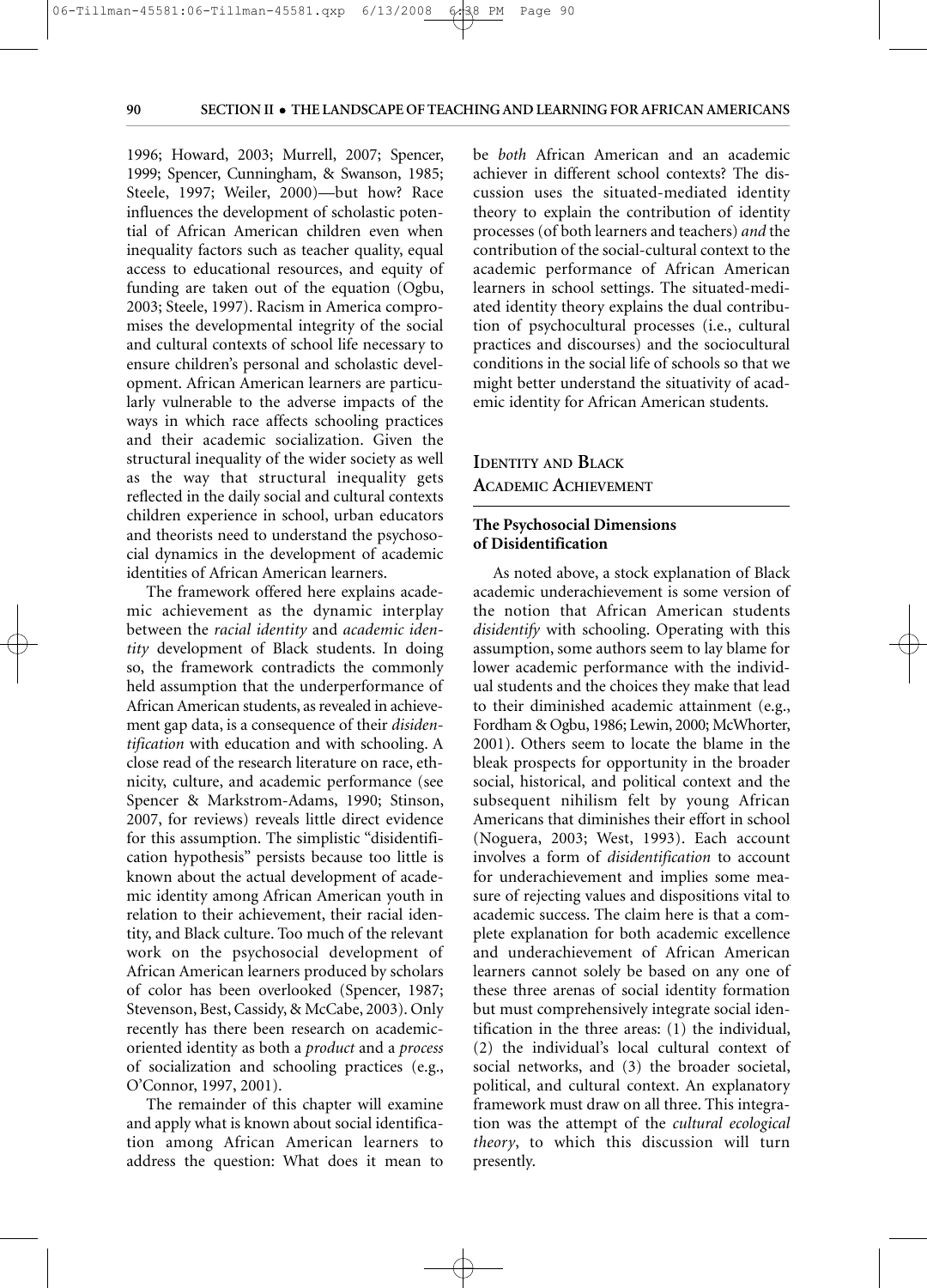# 06-Tillman-45581:06-Tillman-45581.qxp 6/13/2008 6:38 PM Page 91

**Chapter 6** • **Identity, Agency, and Culture 91**

While the idea of disidentification is important to the explanation of African American achievement, let me explain why it cannot be *the* explanation of underachievement. First, it is not clear what the term *identification* means in the discussion of Black achievement. There are a variety of meanings of the term identification in scholarly literature addressing achievement of African American students. For example, it appears as a *sociological construct* referring to volitional choices young people make about their academic behavior; it appears as a *sociocultural construct* referring to forms they choose to represent themselves; it appears as the *psychological construct* referring to role-identity and the way race, class, and ethnicity have shaped one's personality vis-à-vis schooling. It even appears as a *cultural construct* in reference to the orientations of groups. Hence, since there are a variety of interpretations of what it means to *identify*, disidentification cannot serve as a single unified explanation of identity-mediated achievement at least until there is a consistent meaning of the term.

A second problem with disidentification as an explanation of school achievement is that it does not make sense to say that a young person *disidentifies* with *education* or *schooling.* Regardless of whether you adopt a cultural, sociocultural, or psychological perspective on identification, an individual can neither *identify* nor *disidentify* with school or with education in general. Social identification is a matter of affiliating with *people*—usually a particular grouping of individuals. "The school" does not qualify as such a grouping. Identification is a process that works with reference to a particular grouping of people and not with abstractions or institutions. In other words, social identity is made with respect to social groups and relationships (Jenkins, 2004; Tilly, 2006). A favorite teacher can serve as a role model for a young person but a school cannot. In a complex social system or institution such as a school, representations are varied, complex, and contradictory in such a way that it simply does not make sense to speak of someone identifying or disidentifying with school.

The third reason why disidentification is not an explanation for underachievement is the most important: There is really no evidence to suggest that African American learners, whether successful or unsuccessful, actually devalue or disown education (Carter, 2005; Perry, Steele, & Hilliard, 2003). Carter (2005) made the case that social and cultural capital does not operate in the simplistic ways put forth by Fordham and Ogbu (1986). She argued that although African American and Latino youth may in fact characterize certain cultural (social-situational) practices as "acting White" that might correspond to "academic behavior," this is by no means based on their academic aspirations, but rather on their social connections and in-group identity. Similarly, Perry (2003), drawing on the work of Boykin and Toms (1985), argued that African American learners have a distinctive social group identity that is at least partly defined by powerful cultural values regarding literacy, learning, and education in African history and culture.

So while social identity is important in achievement, disidentification is not an acceptable explanation for African American underachievement. Social identity is not generic but determined by the individual's social sphere. Social identification occurs in the "local culture" the crew, posse, the "homies," and so on—that define social identity in the acts of interrelating on an ongoing basis. People, young and old alike, construct their symbolic worlds using the meaning systems immediately and substantially available around them in local cultures, groups, enclaves, etc. they affiliate with (Holland, Lachicotte, Skinner, & Cain, 1998; Murrell, 2007). There are, of course, many local cultures within a school. So to understand social identification of African American learners (or any learners for that matter), it is necessary to understand individuals in relationship to the local cultures they participate in. That is the purpose of the framework presented below.

# **Beginnings of a Psychosocial Cultural Notion of Identity**

One proposition on which there has been consensus over the past 50 years is that schooling experiences of Black learners are comparatively more difficult than for White learners in American society. There is less agreement regarding the explanation of what the psychological and educational impact is on African American learners. Inquiry into African American children's psychosocial development in school settings, and how forms of racism might influence it, was ushered into social science research by the pioneering work of Kenneth B. Clark. The now famous "doll studies" conducted by Kenneth B. Clark and Mamie Phipps Clark were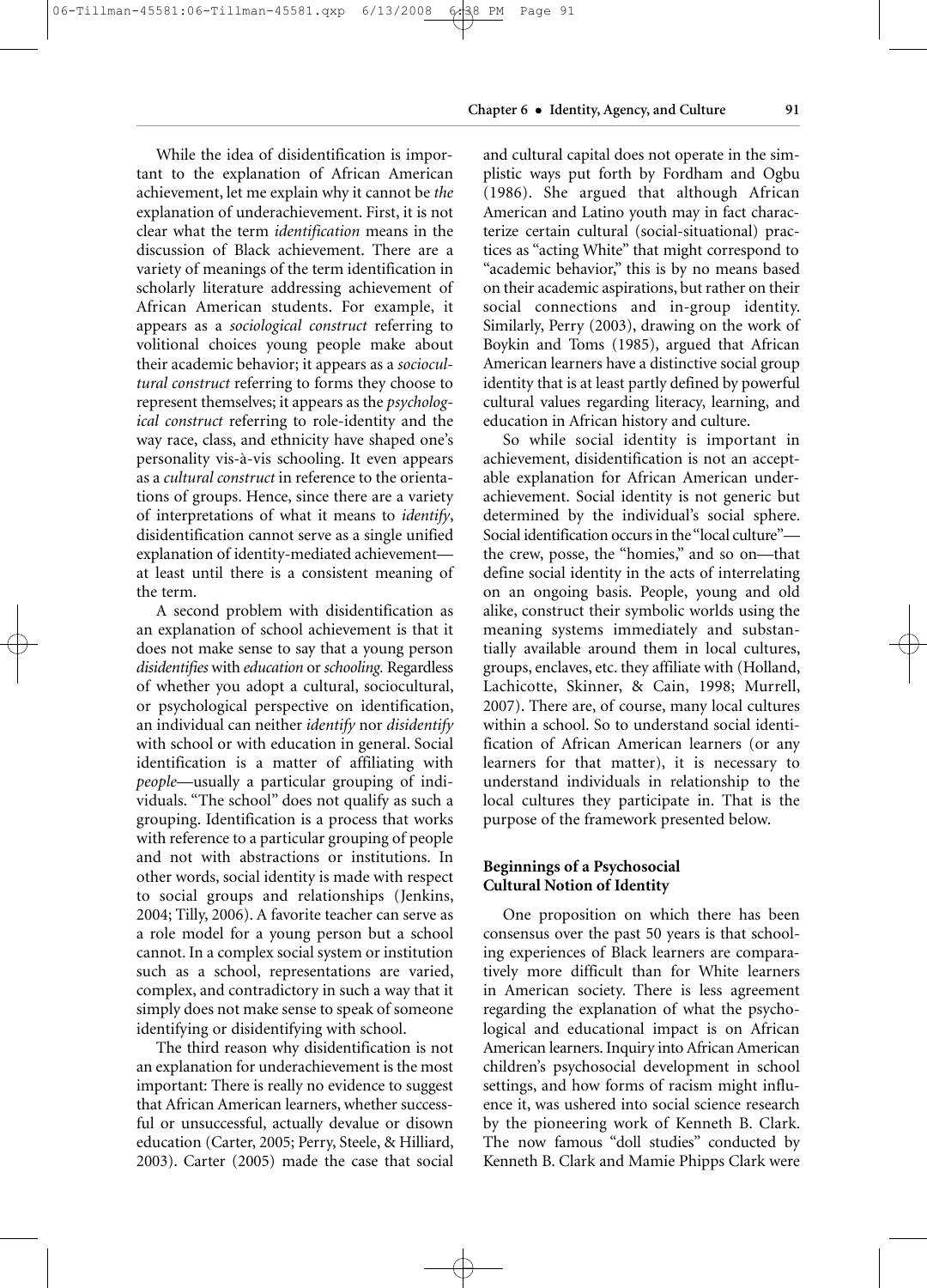#### 06-Tillman-45581:06-Tillman-45581.qxp 6/13/2008 6:38 PM Page PM

# **92 SECTION II** • **THE LANDSCAPE OF TEACHING AND LEARNING FOR AFRICAN AMERICANS**

the scientific evidence used to demonstrate the deleterious effects of segregation on Black children in the landmark *Brown v. Board of Education* case in 1954 (Clark & Clark, 1939, 1940). They found that Black children, when given choices, consistently preferred white dolls to brown ones. The Clarks concluded that these doll preferences were due to racial segregation and wrote,

It is clear that the Negro child, by the age of five, is aware of the fact that to be colored in contemporary American society is a mark of inferior status. . . . The negation of the color, brown, exists in the same complexity of attitudes in which there also exists knowledge of the fact that the child himself must be identified with that which he rejects. *This apparently introduces a fundamental conflict at the very foundations of the ego structure* [italics added]. (p. 350)

The Clarks' work was important because it was the first social science research to seriously examine the relationship between the psychosocial development of Black children and stressors embedded within White social and political contexts that might affect their ability to perform in school. Developmental theorists of the time assumed that the solution to African American children's achievement problems was desegregation and the removal of racial isolation and inequitable educational resources.

While some aspects of the validity of the doll studies methodology have been criticized (Burnett & Sisson, 1995; Vaughan, 1986), this early work nonetheless demonstrated the possibility that self-deprecating racial identification among African American children diminished, and was perhaps diminished by, the quality of their learning experience in school. Although instrumental in the winning of the *Brown v. Board of Education* Supreme Court ruling, the notoriety of the findings may have had an unfortunate side effect. By foregrounding the intrapersonal psychological impacts of racial isolation and racial stigma on African American children, these findings may have lent more credence to an individual deficit model view of Black children in subsequent social science research.

The *deficit model* originally referred to lines of social research that viewed African American children and adults as impaired by the degraded social and economic conditions, in which they were forced to live and hence always inferior in comparison with middle-class European American norms (Brofennbrenner, 1979). In the case of individual social identity, African American learners were "damaged goods," and this view set a precedent of seeing effects as a matter of psychological damage, as opposed to a matter of the conditions in children's social and cultural environments necessary for healthy psychological development. Subsequent explanations of Black underachievement in the decades to follow were similarly based on this *deficiency perspective*—a "damaged goods" optic that was embodied in the assumption that Black learners developed a diminished self-concept as the result of racial stigma. This optic ushered in a precedent of research that looked at family and sociocultural contexts in deficiency terms (e.g., Coleman et al., 1966; Moynihan, 1965). Hence, rather than focusing on what Black learners were not receiving developmentally and intellectually, the focus was on the imagined ill effects of discrimination on the psyche of African American learners.

Although this later research did begin to pay some regard to the social environment, the "damaged goods" optic with respect to African American learners persisted throughout the 1960s and the 1970s, characterized by a deficiency paradigm termed *cultural deprivation* and *cultural disadvantage.* The working assumption in this paradigm is that decrements in Black learners' school attainment were due to the degraded home and social environment. The common argument in this body of work was that African American youth in low-income city communities were *culturally disadvantaged* and therefore placed at a relative disadvantage in comparison with their White, culturally mainstream peers (Deutsch, 1963; Deutsch, Katz, & Jensen, 1968). According to this perspective, "culturally disadvantaged" students fail because they are not prepared for the high expectations and standards of their middle-class teachers.

This optic in conjunction with the ongoing ideology of Black inferiority in American popular culture occasionally gave traction to the idea that the deprived and degraded status of African Americans results in decrements in intellectual ability that may be passed from one generation to the next. For example, Arthur Jensen (1969) linked the "innate inferiority" deficiency perspective to the "culturally deprived" deficiency perspective in a paper purporting to demonstrate the genetic heritability of intelligence related to racial classification. The impact of his claim that African Americans as a group are genetically less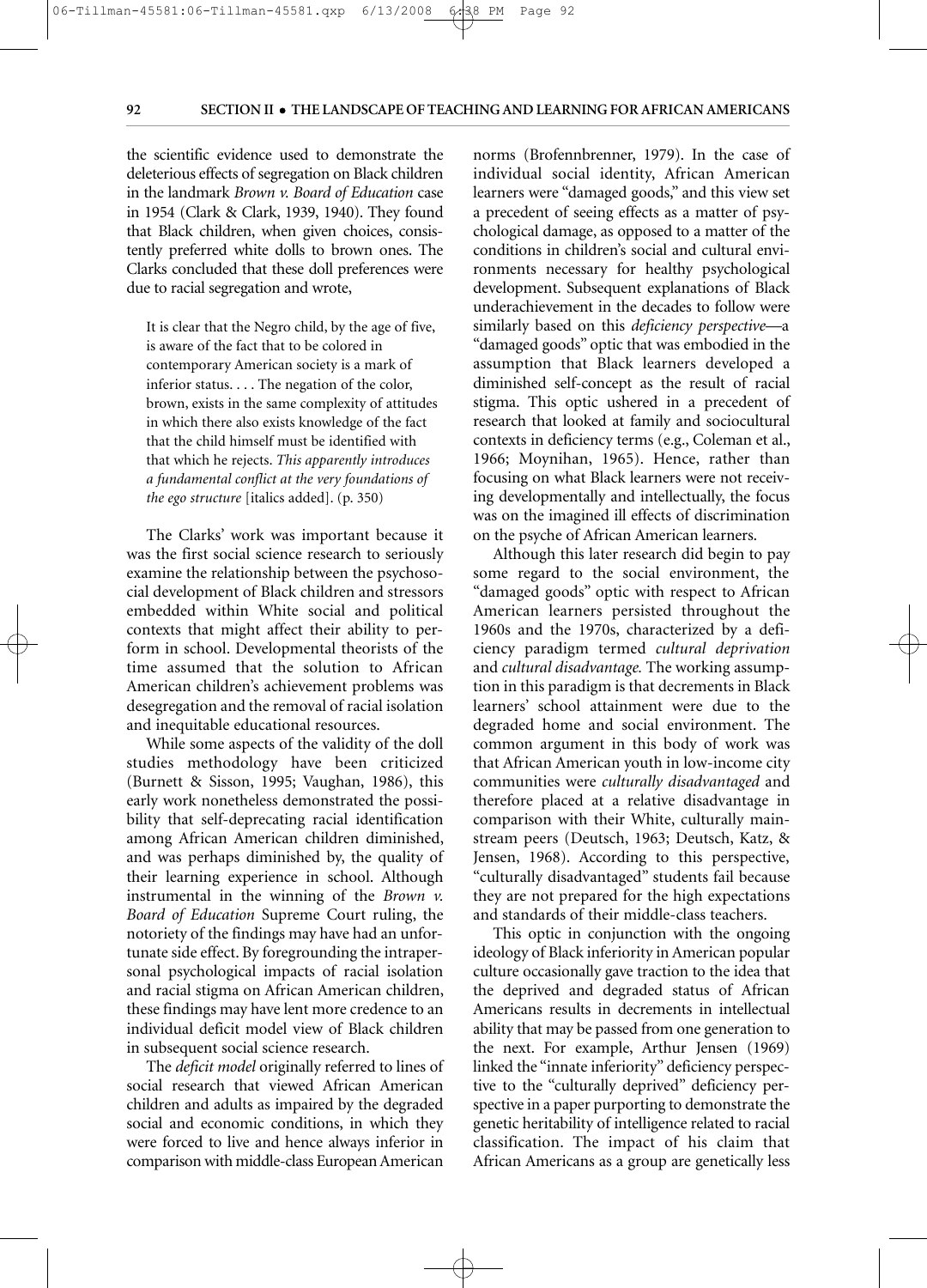intelligent than White Americans was only somewhat diminished with the discovery that the data from work done by Cyril Burt some decades before had been falsified (The Cyril Burt Affair, 2007). Despite this, the proposition of the heritability of intellectual potential continues to resurface periodically and has most recently *resurfaced* in the publication of the controversial book *The Bell Curve* (Herrnstein & Murray, 1994).

# **Oppositional Identity and Oppositional Culture**

Let us turn again to cultural ecological theory, an important theoretical account aimed at incorporating the historical, social, and cultural contextual factors in school achievement. Two key constructs relevant to social identification here are *oppositional culture* and *oppositional identity* (e.g., Fordham, 1996; Fordham & Ogbu, 1986; Ogbu, 1978, 1985, 2003). The central argument is that ethnic minority students' school performance can be explained as a function of their perceptions of opportunity payoff in educational attainment based on their historical status. According to this theory, émigrés from ethnicminority groups such as the Japanese, Koreans, Chinese, and West Indians would have a higher expectation that schooling offers opportunity than those of African American, Native American, and Chicano groups. Ogbu's (1978) terms for these groups are voluntary and involuntary minorities, respectively. Voluntary minorities are groups who have, historically, entered American public life under terms of their own choice and volition, whereas African Americans, Native Americans, and Chicanos constitute populations who have been involuntarily incorporated into American society through enslavement, conquest, and colonization. Thus, according to the theory, the latter group's caste-like status is what produces the higher levels of pessimism toward schooling and greater reaction to schools as a mechanism of assimilation and subordination. According to the argument, despite the fact that voluntary minorities have been subjected to exploitation and subordination, as have involuntary minorities, they still tend to perceive schooling more favorably and are more likely to exhibit an effort-optimism than members of involuntary minority groups.

By far, the most controversial element of the Ogbu/Fordham cultural-ecological framework is the ascription of social identity characteristics to entire racial-ethnic groups based on their group status. According to cultural-ecological theory, the explanation for underachievement has to do with a sort of global identification of African American learners. African American underachievement is explained as a consequence of students viewing school success as "acting White" and therefore rejecting behaviors that are necessary for school achievement. On this account, those African American students who are succeeding in school and "acting White" do so at the cost of the derision and sanctions of their peers who position them as "sell outs." The phenomenon supporting this assertion is "camouflaging" where high-achieving African American students keep their successful academic record under wraps. With respect to their identity as Black people, according to this theory, successful African American students become *raceless* sacrificing racial identity for school success*.* Those African American students who are less academically successful simply reject those behaviors and markers of the persona of studiousness as "acting White." These African American students are said to adopt an *oppositional identity*—a social identity defined in contradiction to a White persona so as to avoid "acting White" (Fordham, 1996; Fordham & Ogbu, 1986).

Let us look at this account more carefully. I begin by noting that in the educational literature the notion of "opposition" is most often applied to the instance in which lower-achieving Black students are presumed to reject academic culture as "White culture" to the detriment of their academic success (e.g., McWhorter, 2001; Steele, 2000). This overlooks the critical point that within the Ogbu/Fordham paradigm even successful African American students are defined "oppositionally" by virtue of the fact that they are embracing an academic identity of "Whiteness" (academic behavior presumed to be "White behavior") and rejecting behaviors they purportedly attribute to less successful African American student. The point is this: If you are Black in America, you can never fully avoid being positioned in negative ways. The natural and healthy adjustment Black youth make is to resist, contest, and "counter" the negative positionalities (e.g., as less academically talented, lazy, unmotivated) that others impose upon them by improvising their *own* more positive social identities. Thus, the social identities of academically successful African American learners are also defined as a counterpositionality.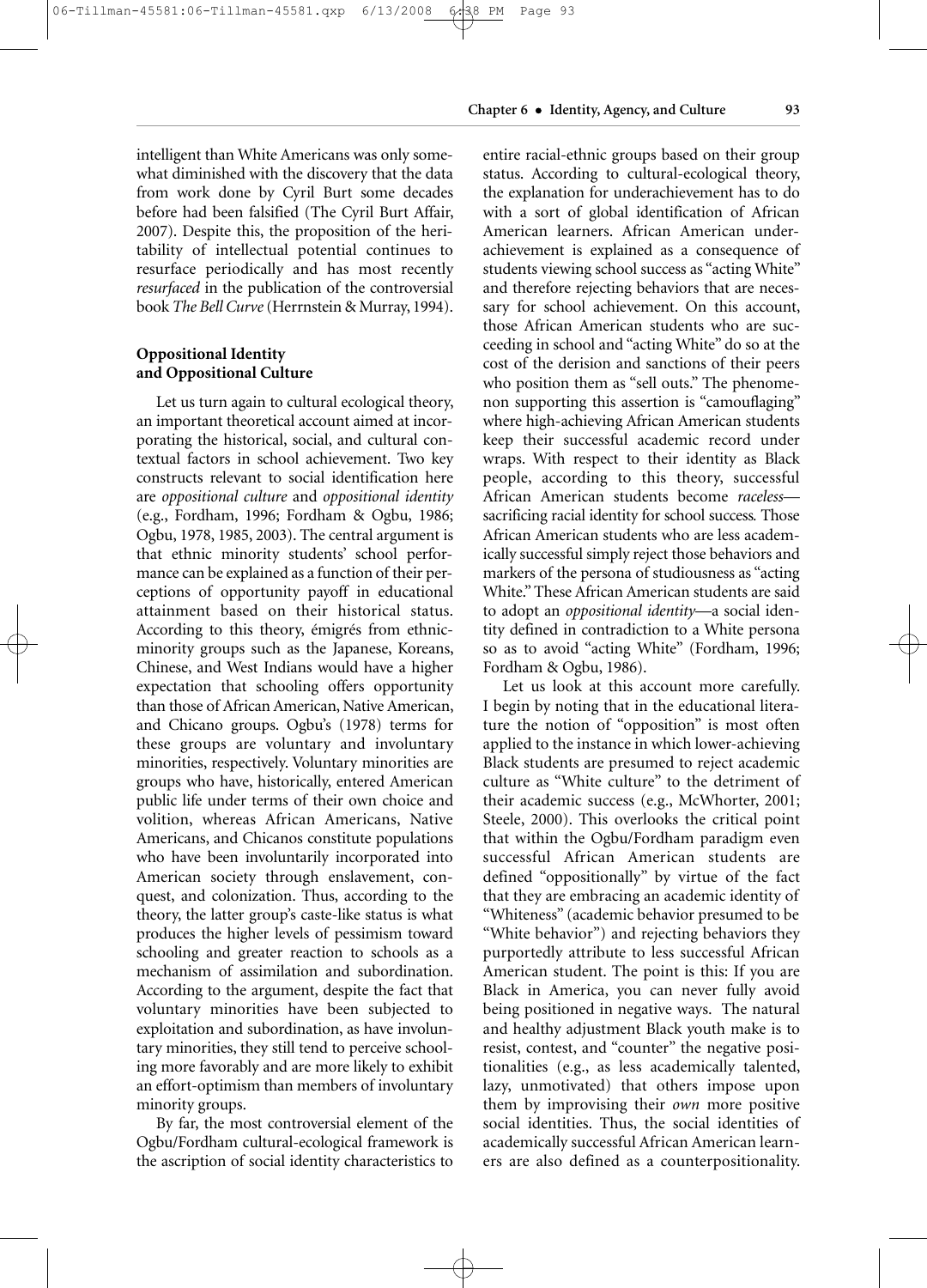PM

This point is important because of the absence of any account of young people's *agency* and capacity to *improvise* their modes of self-expression in a variety of ways and settings. I return to this notion of individual agency in a moment. For now, it is important to note the availability of finer-grained analyses of the contexts in which African American students interact with their peers that have challenged this explanation. The *oppositionality* that Ogbu and Fordham found at Capitol high was likely more a reflection of the stigma of Black inferiority in that particular school context than any feature of a Black academic identity (Perry et al., 2003).

 $\begin{CD} \begin{CD} \begin{CD} \begin{CD} \end{CD} \end{CD} \end{CD} \end{CD} \end{CD}$ 

There are in fact a variety of different ways in which African American high achievers interact with different sets of peers (Carter, 2005; Horvat & Lewis, 2003, 2006; O'Connor, 1997, 2001; Stinson, 2007). Hence, *oppositionality* cannot be *the* explanation for Black achievement because it is not a universal, or necessarily common, condition of African American school goers. Moreover, it does not explain achievement excellence. Fortunately, the cultural ecological perspective does not hinge on the idea of oppositionality, freeing us to explore what the limitations are to fashion a better explanatory account. Let us turn to several realizations to consider building on the cultural ecological theory and the notion of oppositionality. The first has to do with the operating conception of *race*.

To begin with, though race is an important factor in American society, it does not operate simply as a categorical designation of behaviors or characteristics. The idea that a racial category connotes ascribable characteristics of individuals in the category is logically and empirically unsupportable. Ascribing racial categorizations of "Black identity" or "Hispanic identity" are therefore not only likely to be gross overgeneralizations, but also lack meaning outside of the context in which they are applied. The cultural variation both between and within these racial categories is too great to be able to ascribe any meaningful characteristics based on race or ethnicity to these groups (Carter, 2005; Conchas, 2006; Gibson, 1997; Mehan, Hubbard, & Villanueva, 1994).

A second point has to do with conceptualization of ethnicity. While racial categorizations of "Black identity" or "Hispanic identity" may serve as descriptions referring to orientations of persons-in-settings, they are unacceptably broad-brush as a meaningful description of the way young people *reference themselves.* These categories have little meaning as indices of selfreference, especially among young people of color who are less and less likely to categorize themselves into a single racial group. For example, according to the 2000 census, nearly 7 million Americans identified themselves as members of more than one race. The 2000 census was the first time that respondents were able to check more than one racial category. Moreover, more than 14 million Hispanic respondents, constituting more than 42% of the respondents, ignored the boxes for Black and White and checked "some other race," indicating perhaps the mixed-race heritage of respondents from the Caribbean, South America, and Central America (La Ferla, 2003). The ethnic-racial-social constructions young people adopt are more complex and nuanced than a simple ethnic categorization. Racial classification in the 21st century is more complex and is not simply a matter of all-or-none, mutually exclusive set of categories.

Hence, we are forced to consider that the social-cultural constructions of self, including racial identification, may be made more through personal experiences and by agency of individuals themselves than by the ascription of ethnic or racial category made by others (Carter, 2005). The situativity of both scholastic performance (Steele, 1997) and social identification (O'Connor, 2001) will vary according to the nature of the discursive setting (including participants and interactants). The social construction of academic identity not only involves individual choice and agency but is also a result of discursive processes over time (Wortham, 2006). For example, Wortham (2006) has shown how the identity development of two African American high school students was shaped by both their evolving positionality in the class and the way they positioned themselves relative to the curricular themes in the class.

For African American youth, *agency* is critical because they have a generally greater need to contest the stigmatizing discourses and images directed at them. Stinson (2007) in his study of successful African American male mathematics students defined agency as the ability to "accommodate, reconfigure, or resist the available sociocultural discourses that surround African American males" (p. 478). African American learners in school contexts are always, to a greater or lesser degree, negatively positioned with regard to the "conventional wisdom"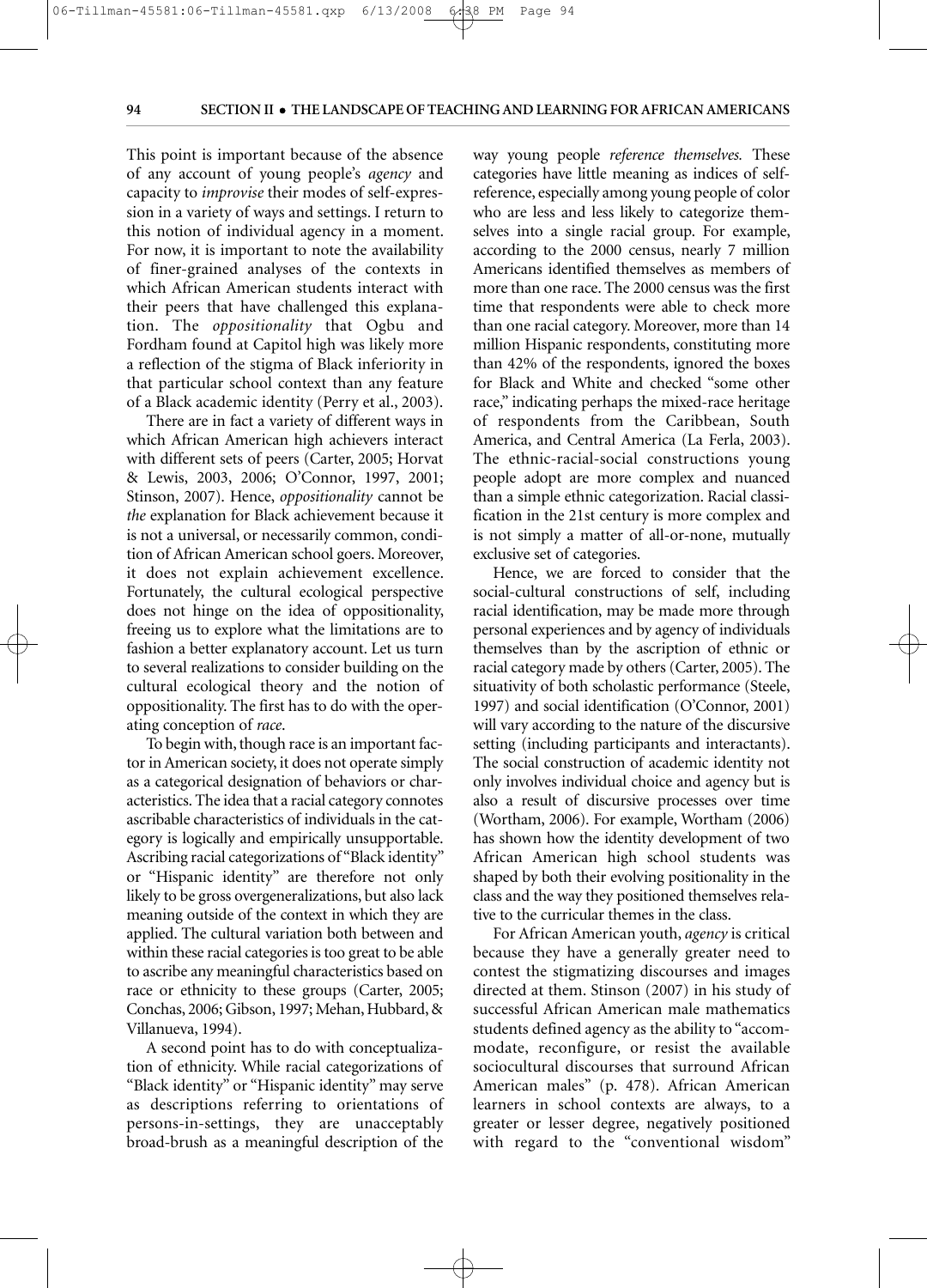**Chapter 6** • **Identity, Agency, and Culture 95**

regarding their achievement. That is, because of the popularized notion of an achievement gap, the prevailing stereotype is that if you are Black, you are somehow less academically able. But African American learners also have, to a greater or lesser degree, the capacity to act proactively on the collective meanings and social relationships in a setting (Holland et al., 1998) to maintain the integrity of their social identity.

Finally, identity is not an all-or-none proposition, and neither are Black students' situation-bysituation evaluations of self worth in the day-to-day interactions in school. Both positive and negative self-evaluations may be present in an individual maintaining self-integrity (Stevens, 1997). In other words, the way in which the individual views himself or herself is not solely determined by how that person sees his or her racial membership as a reference group, regardless of whether the group is considered an out-group in the dominant culture (Phinney, Cantu, & Kurtz, 1997). Therefore, approaches that seek to globally link low self-esteem with low academic achievement are flawed (Spencer, 1985; Spencer, Brookins, & Allen, 1985). This is not to say, however, that negative messages and stereotypes about Black people are unimportant in social identity processes of African American learners. Threatening stereotypes—like Black learners are less able—are the content that African American achievers tend to "oppose" as they fashion a social identity. The challenge for educational theory and practice is to get a handle on the dynamics of situational contexts in ways that will help young people do this in school. The challenge for theory is the situativity of social identification. The challenge is to account for the special situativity for African American students and other students of color whose social identity is discursively constructed in school settings that are beset by racially stigmatizing practices and discourses.

Despite a stigmatized status of Blackness in school and society, African American youth may still maintain a strong integrated sense of selfworth, efficacy, and agency. Recent theory has begun to elucidate the relationship between identity and achievement and has attempted to contextualize academic identity in the actual social, cultural, and political fields that young people experience in and out of school (e.g., Flores-Gonzáles, 2002; Nasir & Saxe, 2003; Perry, 2002; Stevens, 2002; Weiler, 2000; Yon, 2000) as well as in the active discursive interactions in

cultural settings (e.g., Carbaugh, 1996; Murrell, 2007; Sfard & Prusak, 2005; Wortham, 2001, 2003, 2006). The more specific social-cultural context to examine is the social structure of the school and the structure of social environments. The social structure of the school is co-created by at least two major sets of factors. One set of factors emanates from the institutional policies, procedures, and restrictions (such as tracking, ability grouping, school codes, etc.). The other set of factors is the dynamic social organization of students and teachers—how people sort themselves out in affiliation groups as acts of individual and collective identity. This set of factors often manifests as a set of social categories jocks, nerds, dopers, preppies, etc. (every generation and setting has their own unique set of terms, but many of the positionalities of the categories can be found in virtually every school setting)—that are differentially positioned to both school authority and to achievementoriented behaviors.

# **THEORETICAL FRAMEWORK**

As was seen in the previous section, the research literature on identity and Black achievement clearly does suggest that the developmental task of forming an integrated ego-identity is more complicated and therefore more difficult for African American youth. Undoubtedly, there is a greater array of social stressors to the developmental tasks of finding meaning and identity formation for African American youth. One of the more carefully articulated adaptations of this idea is Boykin's triple quandary theory (Boykin, 1986). According to this theory, African Americans have three social identities to negotiate: (1) an African American social identity organized by cultural values shared among the African American community, (2) a "minority" social identity by virtue of being part of the larger group of historically oppressed and marginalized groups in America, and (3) an American social identity organized by shared culturally mainstream core values of middleclass White America, including individualism and competitiveness. In Boykin's theory, comparative decrements in school performance can be explained by the additional stress of having to negotiate three social identities. This experience contrasts with European American peers who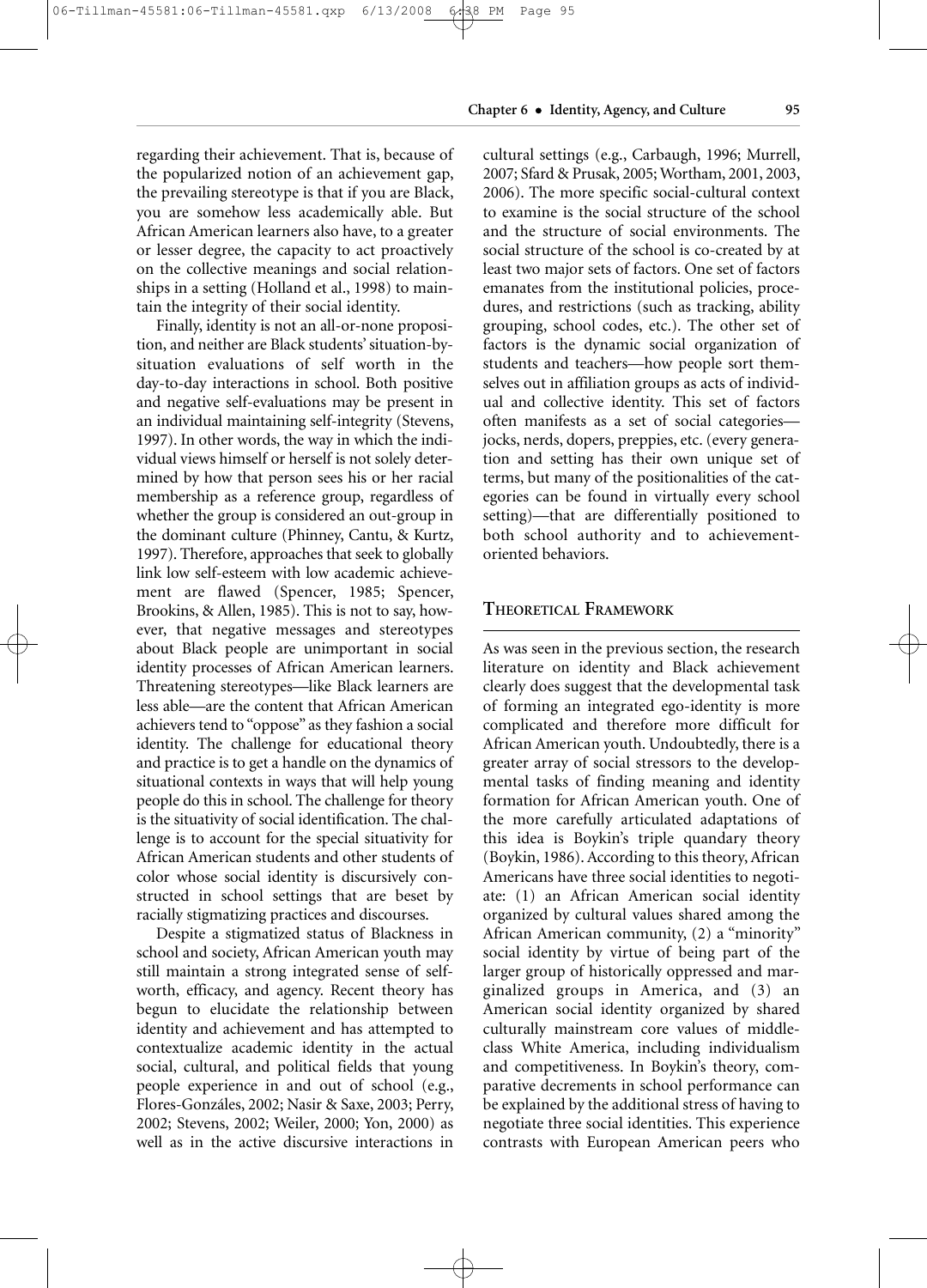**PM** 

do not have to make cultural identity changes to be successful socially and academically (Irvine, 1990). In any event, the likelihood that negative racial self-perceptions and collective perceptions influence school success is greater for African American children and youth (Baker, 1999; Howard, 2003; Murrell, 1999; Phinney et al., 1997; Stevens, 1997). Let us turn now to the issue of how the concept of oppositionality can be further developed to account for achievement of African American learners.

06-Tillman-45581:06-Tillman-45581.qxp 6/13/2008 6:38 PM Page

How does *oppositionality* fit? We know that there is *some* aspect of *oppositionality* that must figure into the academic identity development for African American learners. We also know that ethnically and racially situated forms of self-expression are in part the basis for establishing *positionality*—that racial identity is, unavoidably, a component of academic identity formation in African American learners. What we need to account for is *positionality* as a process of social identification and which particular images, meanings, and negative ascriptions young African Americans "oppose" in their schooling experience. To explore what that means, let us further clarify what is meant by positionality.

Put simply, one's *positionality* is a situationally projected social identity. It is the projected social self we strive to project and maintain. It is how we anchor our social identity in the specifics of a given situation or frame. The unique positionalities of African Americans with respect to their school behavior are generally misread and misinterpreted by the adults who teach them and study them. They are misread by researchers who investigate Black achievement and have an inherent assumption that the cultural expressions and dispositions of African American youth toward aspects of school actually represent their dispositions toward academic success. These youth actually modify their self-ascriptions as academically oriented according to peer group situation (Carter, 2003; O'Connor, 1997).

Now, the practices or behaviors young people tag as "acting Black" or "acting White" are situational commentary on practices having to do with how young people position themselves with their affinity groups, adults, and wider society, and not on their core sensibilities about academics. They are not necessarily expressions of academic identity but are more likely situational positionalities according to context (Murrell, 2007). Similarly, Carter (2005) argued that young people of color employ expressions such as "acting White," "acting Black," or "acting Spanish" for *cultural reasons,* not *academic ones.* She stated, "They [young people of color] use their racial and ethnic identities to facilitate in-group solidarity and to assert various cultural symbols of pride and self worth, not as signs of opposition to conventional formulas for success" (p. vi). So the refinement of the theory requires recognition of the difference between *social affiliation* and *academic commitment* as distinct motivations. Failure to see this distinction may result in misreading the motives of young people in school contexts. Among researchers, this misreading takes the form of conflating the cultural expressions and dispositions that African American youth may express toward schooling with what they actually do. The analogous misread by educators often occurs at the point that African American students exhibit low academic performance and their ethnic and racially situated expressions of identity are immediately interpreted as a rejection of academic excellence (Carter, 2005; Murrell, 2007). In any event, it is clear that a more sophisticated rendering of the construct of oppositionality is required to fully account for Black achievement and identity.

The notion of oppositional stance or identity, although not a universal phenomenon among Black students with respect to White school behaviors, still figures importantly in the situational expression of social identity (i.e., positionality) as well as the developmental task of identity formation in the classical Eriksonian sense. Oppositional stance is actually a developmental feature of adolescence. The natural process of youthful opposition to adult meaning systems is called *individuation* and is a normal part of adolescent development. Hence, some degree of acting in opposition to adult authority is to be expected among all young people. Opposition is a situational construct, not a permanent, personality-defining category. But without further refinement, oppositionality as an ascribed feature can only explain failure and underachievement of African American learners not their success and academic excellence. While oppositionality may, under some circumstances, account for disinvestment and disengagement in school, it does not account for enabling behaviors of scholastic investment and engagement. In other words, oppositionality cannot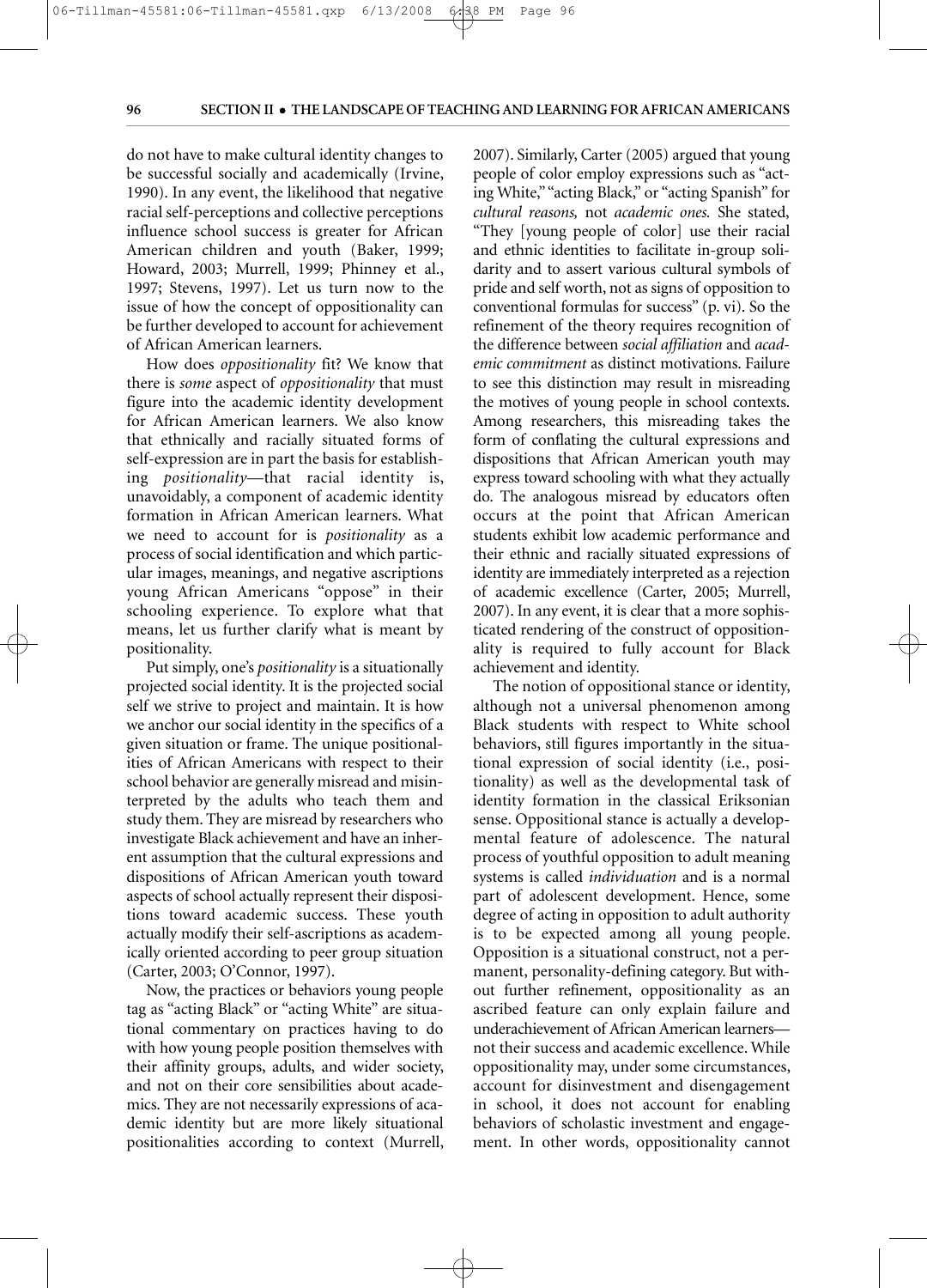explain success, because absence of student opposition is not the same as success.

To account for achievement effort, I look to the agency young people exert in the expression of their cultural selves. Projecting a deliberate social self, a *positionality* is an *act of identity.* These acts of identity, especially as exhibited by African American students, do not necessarily indicate or reveal students core values about academics or education. In conjunction with agency, I look to the social-cultural contexts of schooling as canvasses for the projection of social identity. Of particular interest are the ways in which African American students are positioned and repositioned in terms of racially stigmatizing images, discourses, and practices present in the cultural scene. In short, the need is to theorize and understand the formation of *academic identity* among African American youth. An *academic identity* is a form of social identity in which the learner projects, maintains, and improvises an image of self as a learner usually as an academically able individual because it is rare that a person wants to be known as "not smart." *Academic identities* are socially situated and are mediated by what happens in the social practices of schooling.

Mapping the formation of academic identity among African American learners can be accomplished with the notion of situated identity and its three levels of social identity development: (1) the *intrapersonal* identity development process (i.e., the formation of ego-identity) as theorized by Erikson (1963, 1968), (2) the *interpersonal* identity development process of social identification (i.e., the adoption of a positionality) as theorized by Goffman (1959), and (3) the *transpersonal* identity process of individuals *gaining the agency to improvise* their own expressions of self in dynamic interaction with others who may attempt to ascribe unwanted and ego-degrading projections to the individual (Murrell, 2007).

It is the third level of transpersonal identity processes that is of greatest interest here in unpacking African American achievement. This level of social identification concerns what goes on in the cultural and discourse practices of schools concerning race and the worthiness of African American learners. This is the sphere in which stereotypes make African American learners vulnerable. This vulnerability may be in the formal frames, such as in the instance of stereotype threat (Steele, 1997) as well as in informal racialized talk that often goes unrecognized through the ongoing discursive practices of schooling (Lewis, 2003). Recent work of several sociologists and educational scholars has demonstrated that cultural racism in the form *discourse practices*—the social practices of communication and everyday human interaction in which culture is most frequently and deeply expressed—is prevalent in school contexts (e.g., Alton-Lee, Nuthall, & Patrick, 1993; Bush, 2004; Lewis, 2003; Pollock, 2004; Tatum, 1997; Van Ausdale & Feagin, 2001; Wortham, 2001, 2003, 2006). The implication is that despite the best efforts of teachers to create a socially and culturally nurturing environment in their classroom, there nonetheless, may be, discursive practices in the school communicating visages of Black inferiority and White privilege that negatively affect African American students and other ethnic minority students.

# **The Value-Added of the Framework**

There are at least two critical factors left out of the complete accounting for academic success for African American learners—both of which involve the development of *agency* and a cultural and social intelligence on how to position oneself in settings complicated by racism and forms of ethnic and cultural stigmatizing in school practices, policy, and pedagogy. One of these critical pieces of the picture is the *agency* young people develop in asserting the integrity of their identity and modes of self-expression, despite the attempts of others to negatively reposition them. The other is the identity work of the adults who work with African American learners.

School success among African American students depends on this agency and the subsequent ability to maintain identity integrity despite a variety of racially and culturally disaffirming discursive practices they experience in school. *Agency* is a critical capacity in the development of academically successful African American youth. The situated-mediated identity theory explanation is that educational attainment is much less a matter of an individual disidentification with school and more a matter of the school context's disidentification with the student.

According to the situated-mediated identity frame work, the manner in which school culture misreads or negatively regards the positionalities taken up by young African American students is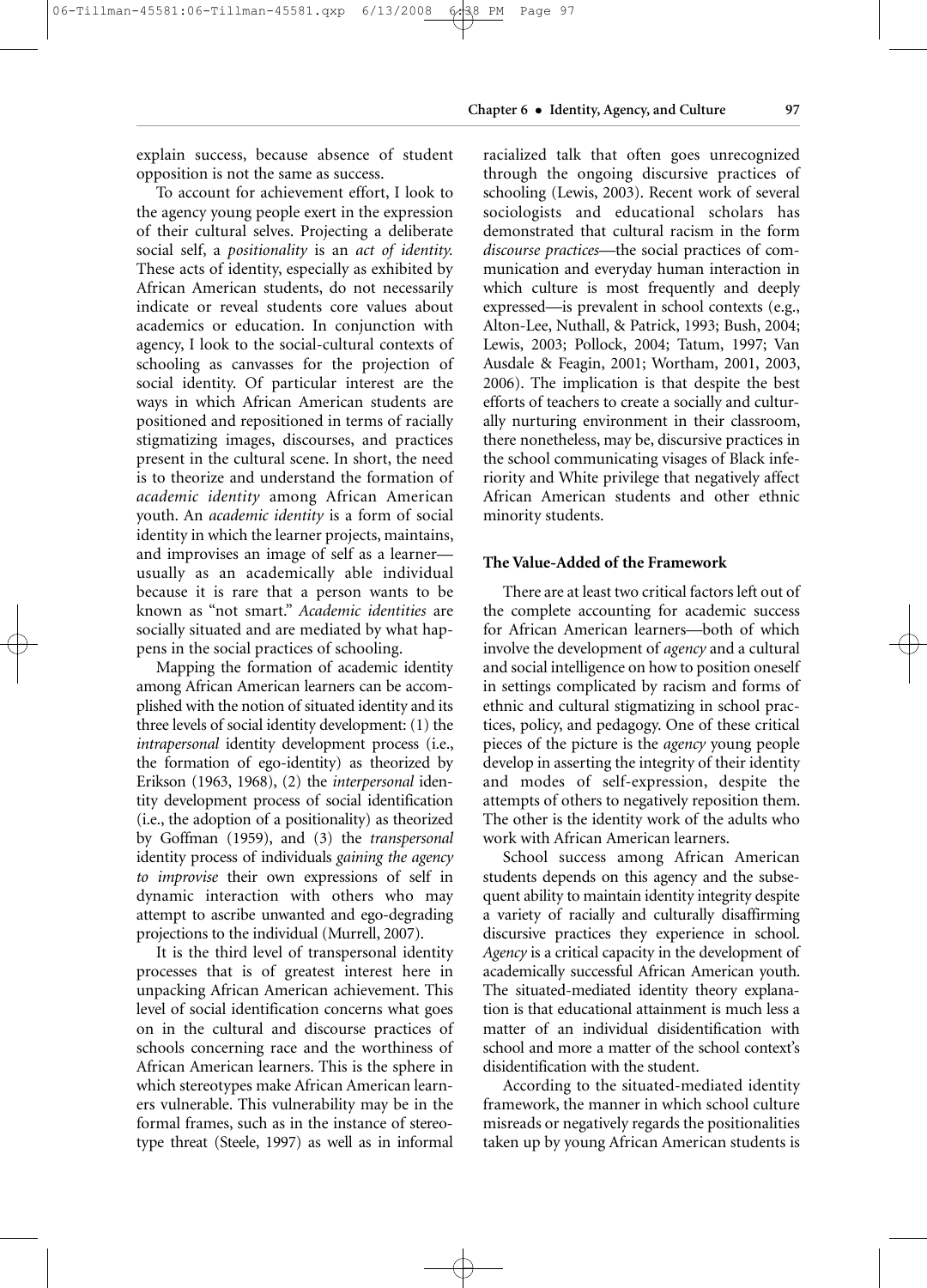**PM** 

98

only part of the story of academic success for some and academic failure for others. The already difficult developmental task of identity formation that all young people must face (Erikson, 1963, 1968) is more complicated and nuanced for African American youth. For African American learners and other learners of African descent in American society, the process of identity formation is further complicated by having to negotiate conditions of racism (Spencer & Markstrom-Adams, 1990).

06-Tillman-45581:06-Tillman-45581.qxp 6/13/2008 6:38 PM Page

The situated-mediated identity framework integrates two dimensions of identity development: (1) the critical developmental task of all young people—*identity formation* posited by the bio-psycho-social theory of Erik Erikson and (2) *social identification* as a learner or student. The core proposition of the conceptual framework here is that Black achievement is mediated by the specific forms of social identification experienced by Black youth in the complex intersections of racial, economic, gender, and class privilege in American society. Concurrent with resolving conflicts with egoidentity implications are those conflicts of social identity—struggling with one's sense of place in the immediate daily social settings of school. In other words, identity formation is a more complicated pattern for African American youth and is represented by the *positionalities* (i.e., situated social identities) they take up to make sense of themselves in these complex intersections of race, class, gender, and privilege in a variety of contexts (Boykin, 1986; Murrell, 2007). Their *acts of identity—*that is, their situationally specific forms of social identification in particular contexts—result in positionalities that mediate their school performance as well as their social-emotional development. The concluding section of this chapter examines this process further using the situated-mediated theory.

This brings us to the second factor missing from the academic success/failure equation the agency and awareness demonstrated by adults in promoting the development and wellbeing of students. This second factor constitutes the "deep cultural competence" (Murrell, 2005) required of teachers, counselors, parents, and other adults to create a supportive cultural, social, and intellectual environment for learners of color grappling with the formation of their academic identities. Both factors—*agency of adults* and *agency of young people*—must be accounted for simultaneously in our efforts to explain the academic success and failure of African American students in public schooling. To avoid being a degrading force on the development of achievement identities, the adults who work with African American learners must examine their own racialized positionality.

# **Situated-Mediated Identity Theory**

The purpose of the situated-mediated identity framework is to orient both research and practice to the processes of identity that mediate sustained academic engagement, effort, and success optimism. The major components are summarized in Table 6.1.

Situated identity, in simple terms, means that our sense of self, or identity, is not a static, unitary entity but is better thought of as being fluid and situationally expressed. In contrast to the psychological formulation of racial identity as a stable, staged-developed entity (Cross, 1971, 1991; Helms, 1993), this framework posits racial identity formation as a process reflective of, and situated in, social and political-historical struggles. In contemporary developmental theory, identity is a state that is achieved in adolescence and successful identity development is presumed to conclude in adolescence with the achievement of a relatively stable set of values,

**TABLE 6.1** Framework for Situated-Mediated Identity Theory

| <b>Type of Identity Growth</b> | <b>Type of Social Context</b>                | <b>Type of Cultural Practices</b>  |
|--------------------------------|----------------------------------------------|------------------------------------|
| Situated identity              | Social-cultural community                    | Primary socialization              |
| Positionality                  | Social-symbolic community<br>(figured world) | Secondary socialization            |
| Agency                         | Community of practice activity<br>setting    | Improvisational self-determination |

SOURCE: From *Race, Culture, and Schooling: Identities of Achievement in Multicultural Urban Schools* by P. Murrell, 2007. Copyright 2007 by Lawrence Erlbaum Associates Inc. Reprinted with permisson.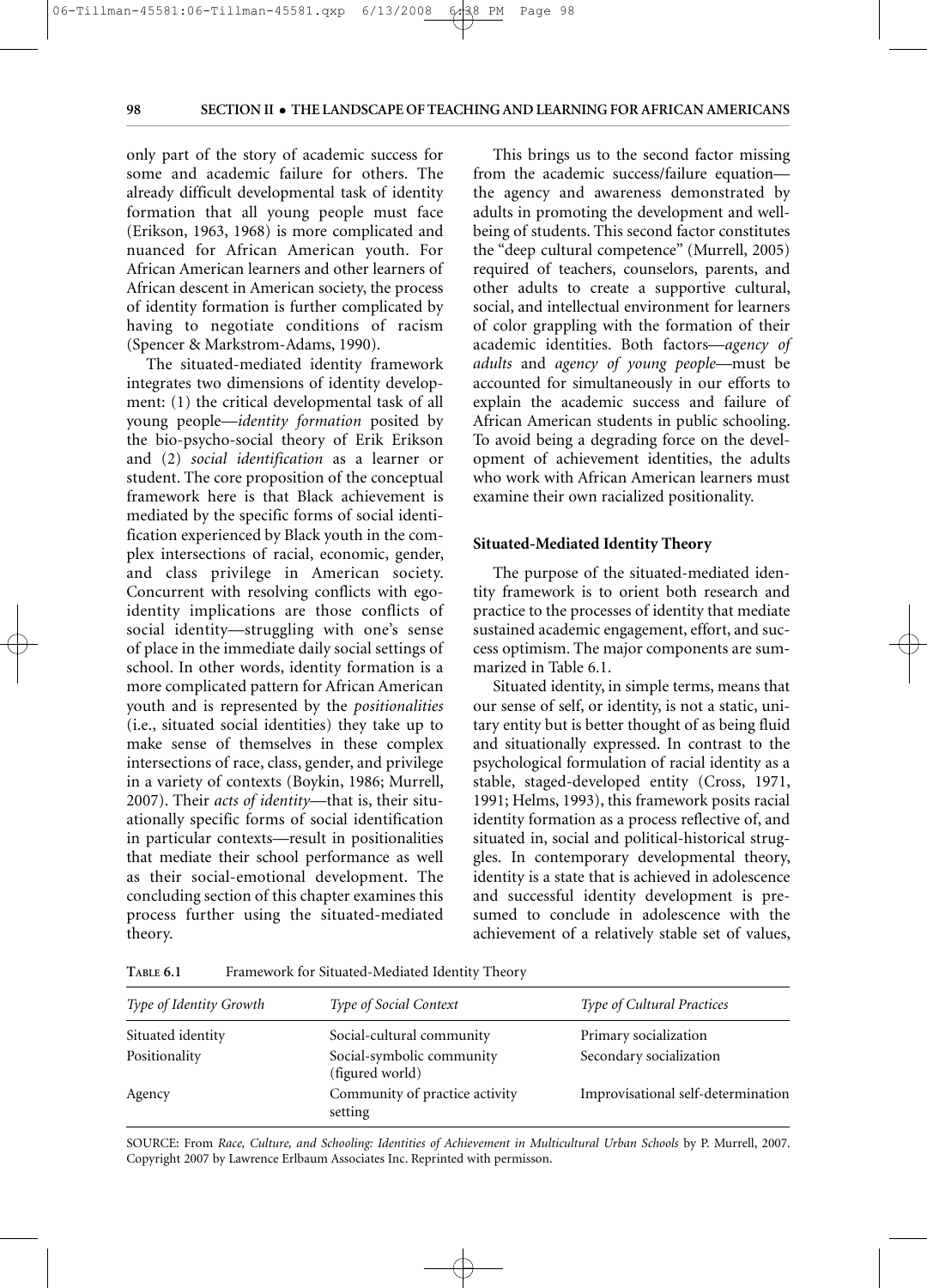#### 06-Tillman-45581:06-Tillman-45581.qxp 6/13/2008 6:38 PM Page PM 99

**Chapter 6** • **Identity, Agency, and Culture 99**

roles, and self-images that the adolescent arrived at through volitional choices (Erikson, 1963, 1968, 1980). Identity is constructed by the individual as the result of successfully resolving a series of psychodynamic dilemmas (Erikson, 1963, 1968). Situated-mediated identity theory enlarges on the psychobiosocial notion of Erikson's theory by focusing on identity as it is socially mediated and determined by our intentional action—identity is mediated by culture as well as one's own agency (cf. Côté & Levine, 2002). In the situated-mediated framework, identity is our agency in activity—who we are is constituted by what we choose to do and how we choose to invest in that doing.

In this framework, identity is dynamically situated in, and mediated by, the fabric of human networks and social situations individuals participate in (Bakhtin, 1981, 1986; Vygotsky, 1978, 1986). Situated identity is represented in the first column of the first row of Table 6.1. The cultural material available to individuals constructing their identity is a product of historical time, cultural setting, and geographic location. Identity incorporates the historical and cultural development of symbols in the individual but also the legacy of lived social practices and discourses. Social identities are improvised by individuals both at the local culture level (designated as the social symbolic world in Table 6.1) and at the level of activity settings within school (designed as the community of practice in Table 6.1). These are represented by the middle and third rows of Table 6.1, respectively. The degree and success of their self-improvisation depends on their degree of agency.

The developmental levels of social identification are as important to understand as the contexts of local peer culture and school culture, because these contexts "work" together on the individual. The first involves *affiliation,* where a young person expresses or acts with reference to an affinity group. *Affiliation* with a group is the first level of social identification. Young people affiliate with other young people and not with institutions. The second level of social identification is *positionality*, defined earlier. Affiliation often involves the young person appropriating the "cultural material" of the reference group including forms of talk, behavior, interests, etc., to take on a particular positionality. Taking on cultural forms of the group to represent oneself—exhibiting *positionality*—is the second act of social identification. In this way, identity is anchored to a reference group and the local culture created by the groups' activity. The third level involves *agency,* where the individual uses and *improvises* cultural forms to exhibit the positionality he or she chooses.

# **IMPLICATIONS FOR TEACHING AND LEARNING**

# **The Situativity of Racial Identity in Academic Identity**

Why is this situated identity framework an advance over the contemporary perspectives on racial identity (e.g., Cross, 1971, 1991; Helms, 1993; Tatum, 1997)? It is a way of understanding the dynamic situativity of racial identity in the social contexts that give it reality. The important main idea here is that most African Americans do not walk around with "being Black" in their heads, but rather the sense of racial identity of "being a Black person" is evoked by experience in a situational event. Let me explain this with a couple of personal examples.

As a Black male growing up during the modern Civil Rights movement in the 1960s, I noted (and still notice) whenever I enter an unfamiliar social setting, whether or not there is another Black person in the scene. This is an example of the type of instance (here, an unfamiliar social setting) that will invoke the sensibility of being African American—that "activates," if you will, my racial identity. It is the particular social frame work together with my personal history of being Black that work together to evoke an awareness of being Black. Not only does the situativity of a setting evoke the awareness, but it also evokes particular strategies of coping and self-representation (called positioning) regarding how I want to construe myself as a Black man in this milieu. The situativity of social identity, and awareness of racial identity, are underscored by the fact that, most of the time, in the absence of a race-relevant situational context, I do not walk around with "being Black" in my head. Yet any particular moment and situation can evoke a historically shaped, experientially unique racial identity. And this is not to say that positioning requires an explicit awareness of the race dynamics in a cultural scene.

Let us look at another example more germane to racial identity development that directly involves the methodology of the doll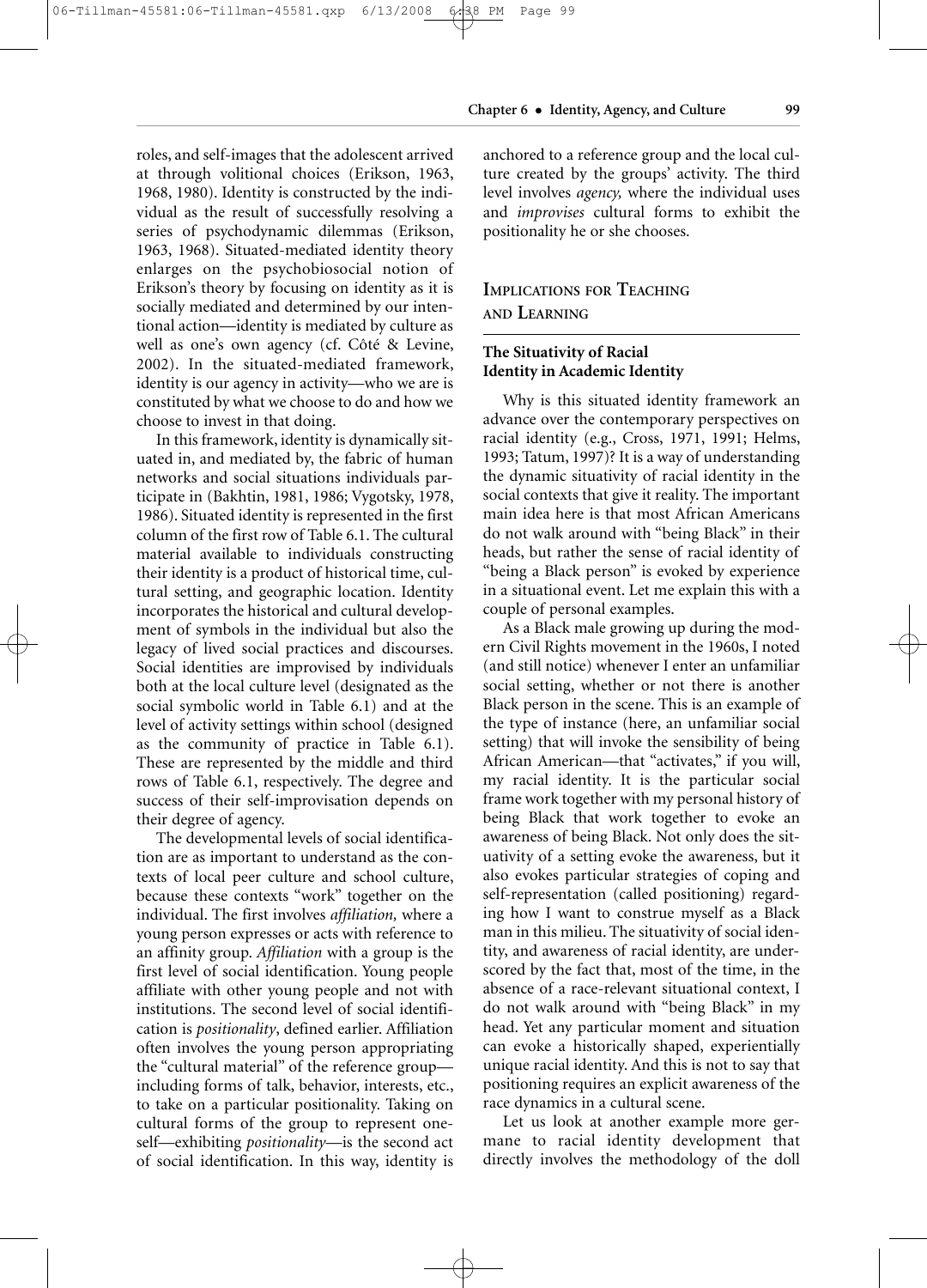PM

studies. A graphic illustration of the situativity of identity expression is available in an interesting excerpt from an award-winning film by an African American young woman. Kiri Davis's (2006) mini-documentary features an exploration of race and an excerpt in which she replicated a portion of the doll studies methodology with young children. African American children are positioned, one at a time, at a table containing two dolls—one clearly Black and the other White—and asked to express their preference. She asked several questions: (1) "Can you show me the doll you would like best or would like to play with?" (2) "Can you show me the doll that is the nice doll?" (3) "Now, can you show me the doll that looks like you?" In the video, you see a seemly heart-wrenching moment when one of the children indicating that the Black doll was bad and the White doll was nice now indicates that it is the Black doll that looks most like her. The intended effect, indeed the predominant first reaction of my graduate students in human development, is a lament about how awful it is that children see themselves so negatively and how 50 years later we still have not advanced. But if we examine the exchanges closely, we would not automatically infer that the children who responded this way have negative racial identities. Viewed through the lens of the theoretical perspective I am presenting here, we might see instead the importance of situativity in interpreting what these responses really mean developmentally. A closer clinical read of the exchanges between the interviewer and the children suggests an interpretation alternative to one of "negative racial identity."

06-Tillman-45581:06-Tillman-45581.qxp 6/13/2008 6-38 PM Page 100

Consider a developmental analysis using the situated identity framework that would first ask what children's responses about the "niceness" or "badness" of the dolls actually mean in this context. When a child is asked "which is the nice doll" and "which is the bad doll" in a setting that feels like some kind of assessment, what cultural material do you imagine is available to a 5- or 6 year-old child regarding "niceness" and "badness"? Even if the only cultural exposure had were Disney films, this would have been more than enough cultural knowledge needed to accurately infer that light is good and dark is bad. Obviously, there are many more messages in popular media (including children's books) that confirm this relation, which children as young as 1 or 2 years old are exposed to. The responses given by the children might reflect an intelligence of recognizing relations and meanings in the wider social world, especially if the interpretative frame is one of assessment.

A closer analysis might next ask what interpretive frame the children were using to respond to the interviewer's questions. When a child is seated at a desk in front of an adult they do not know well, or at least as well as a parent or family member (e.g., a day care teacher), what does it mean to be asked questions about props (i.e., two dolls) placed in front of them? How responders construe questions depends on what they take to be the framing (Goffman, 1974). There are at least two possible framings for the interaction with children: (1) Is this a test? and (2) Is this a conversation about my preferences? If the assumed frame in the doll studies is the "test" frame, then the children's selections of the White doll in response to the questions would be consistent with what is conventionally interpreted as intelligence, as the children are drawing on the informational material that popular media has made an accurate correlational assessment namely, the White is good, and Black is bad interpretation frame.

Whether or not one agrees with this interpretation, it is clear that cultural and social situativity are important in interpreting human behavior, especially behavior representing self in a complex social scene. Before one can interpret what is expressed, one needs to know the frame. The implication for understanding the identity development of young people in school settings is then that we are not looking for a *state of being* as much as we are seeking to understand a *process of development.* More concretely, we are looking at development of young people's *agency in doing*—their developing capacity for engaging and negotiating the demands of their lives, particularly schooling. Processes of self-representation are important in identity formation, and identity formation is critical to children's motive structures. A person's identity, in this framework, is never "completed"—but rather is in a process of "becoming," continuously shaped and expressed by how an individual situates himself or herself in the interactional dynamics of social settings. An identity is a work in process, but can be mediated in predictable and positive ways if the social context is constructed in ways supportive of development.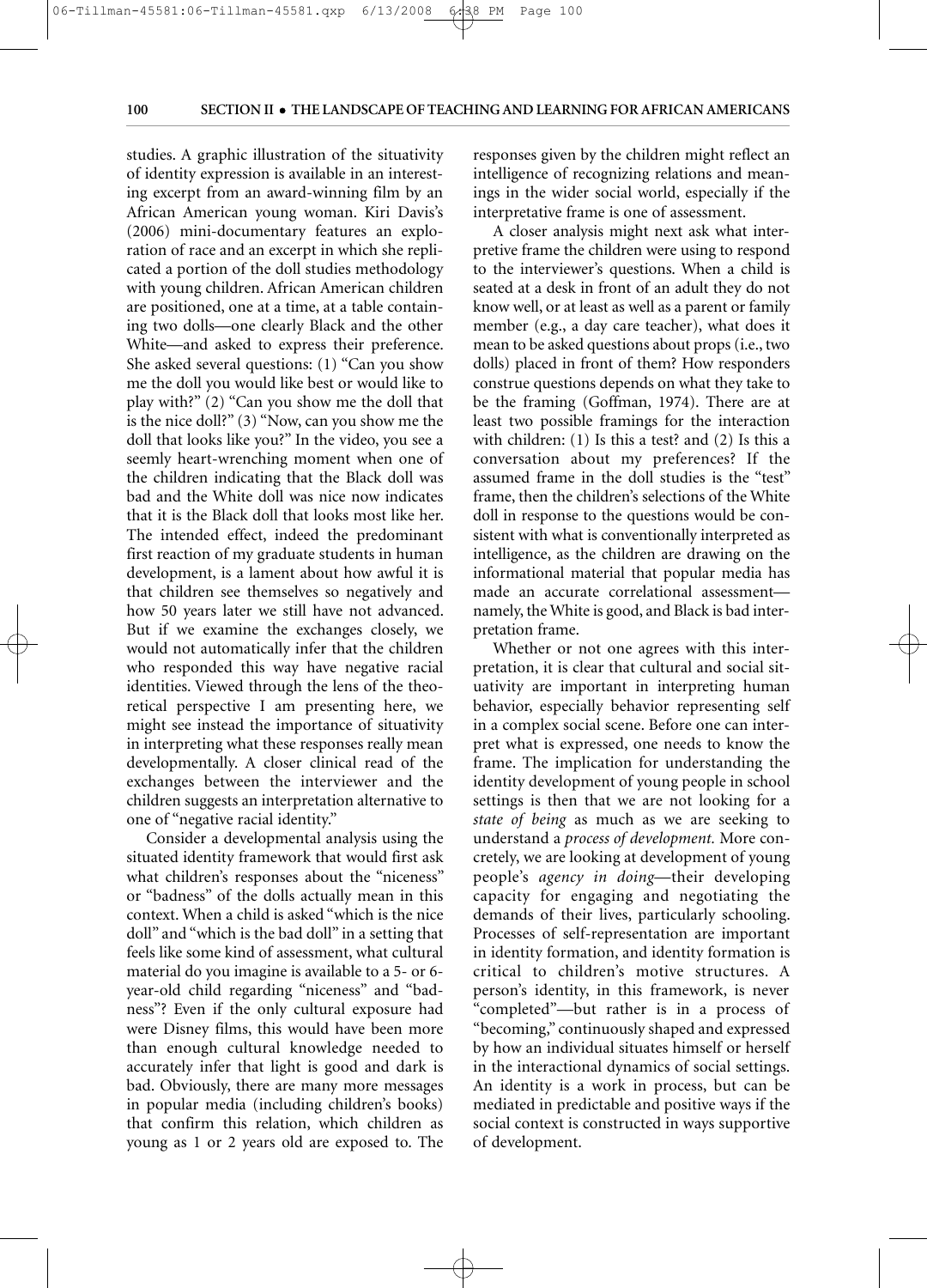# **CONCLUSION**

To conclude, let us return to the orienting question: What does it mean to be *both* African American and an academic achiever in different school contexts? To be both African American and a school achiever means that developing a healthy (i.e., ego integrated) racial identity is not an option but a necessity. Unfortunately, this is the developmental task for which African American young people experience the greatest vulnerability from the forms of racism in American public life and public school (Johnson, 2002; Johnston & Nicholls, 1995; Kao, 2000; Murrell, 1999; Neville & Lilly, 2000; Spencer, 2001; Spencer, Brookins, et al., 1985). This in turn means that it is the responsibility of adults to identify and remove these vulnerabilities.

Psychological and emotional well-being is significantly challenged for African American learners in American public schools. Research indicates that the presence of nascent racism is a health concern for African Americans. Racism as social toxin does have health implications for African American learners as well as adults (e.g., Krieger & Sidney, 1996; Landrine & Klonoff, 1996; Nyborg & Curry, 2003). Attenuating the forms of racism that diminish school success is a mental health concern, not just an educational or pedagogical one. So what it means to be an African American achiever is to be one who has developed a means countering the mental health threat posed by both nascent racism and uninspiring school contexts.

Learning attainment and school success is really a whole-being enterprise requiring attention to how the social and cultural climate supports or negates development of African American learners (e.g., Grantham & Ford, 2003; Mercado, 2001; Nir, 2001; Oyserman, Bybee, & Terry; 2003; Rodriguez, Bustamente-Jones, Pang, & Park, 2004; Roth, 2004; Rowley & Moore, 2002).

In closing, what we are called upon to do involves a three-pronged focus on development. One of these prongs involves attention to the social, cultural, and symbolic environment in school settings so that the social toxins of racism and exclusionism do not pose a barrier to the development of young people. The second prong involves an inquiry and interrogation of how young people manage and negotiate the developmental demands of the social, cultural, and symbolic worlds they inhabit, both in

# **Chapter 6** • **Identity, Agency, and Culture 101**

school and out. The third prong involves the identity work that adults must in engage in as part of their instructional and professional work with youth of diverse backgrounds. Knowing that social identity of any given young person the result of both individually projected and collective imposed images, teachers (and other adults) need to know more than just the cultural practices and positionings of their students. We need to also be aware of the positionality we project in those interactions with young people and realize that their particular patterns of selfexpression, self-representation, and even opposition towards us, may all be anchored to the positionality we chose.

## **REFERENCES**

- Alton-Lee, A., Nuthall, G., & Patrick, J. (1993). Reframing classroom research: A lesson from the private world of children. *Harvard Educational Review, 63*(1), 50–84.
- Anyon, J. (2005). *Radical possibilities: Public policy, urban education and a new social movement.* New York: Routledge.
- Baker, J. (1999). Teacher-student interaction in urban at-risk classroom: Differential behavior, relationship quality and student satisfaction with school. *Elementary School Journal, 100*(1), 58–70.
- Bakhtin, M. M. (1981). *The dialogic imagination: Four essays by M. M. Bakhtin* (M. E. Holquist, Ed., C. Emerson & M. Holquist, Trans.). Austin: University of Texas Press.
- Bakhtin, M. M. (1986). *Speech genres and other late essays* (C. Emerson & M. Holquist, Eds., Vern W. McGee, Trans.). Austin: University of Texas Press.
- Boykin, A. W. (1986). The triple quandary and the schooling of Afro-American children. In U. Neisser (Ed.), *The school achievement of minority children* (pp. 57–92). Hillsdale, NJ: Lawrence Erlbaum.
- Boykin, A. W., & Toms, F. D. (1985). Black child socialization. In H. P. McAdoo & J. L. McAdoo (Eds.), *Black children: Social, educational and parental environments* (pp. 159–17). Beverly Hills, CA: Sage.
- Brofennbrenner, U. (1979). Contexts of child rearing: Problems and prospects. *American Psychologist, 34*(10), 844–850.
- Brown v. Board of Education, 347 U.S. 483 (1954).
- Burnett, M. N., & Sisson, K. (1995). Doll studies revisited: A question of validity. *Journal of Black Psychology, 12,* 19–29.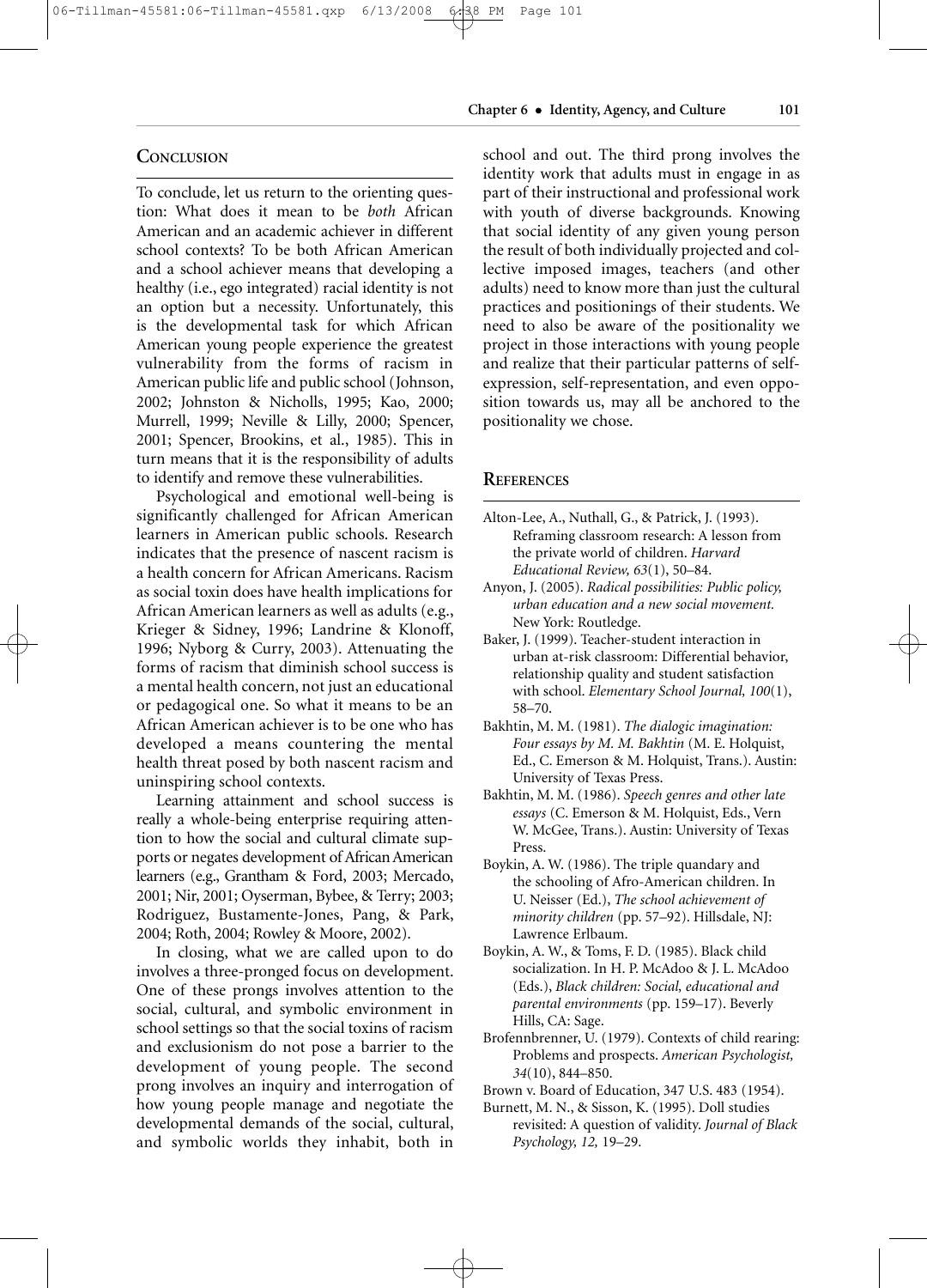PM

Bush, M. E. L. (2004). *Breaking the code of good intentions: Everyday forms of whiteness.* New York: Rowman & Littlefield.

06-Tillman-45581:06-Tillman-45581.qxp 6/13/2008 6:38 PM Page 102

6/13/2008

- Carbaugh, D. (1996). *Situating selves; the communication of social identities in American scenes.* Albany: State University of New York Press.
- Carter, P. L. (2003). "Black" cultural capital, status positioning, and schooling conflicts for lowincome African American youth. *Social Problems, 50*(1), 136–155.
- Carter, P. L. (2005). *Keepin' it real: School success beyond black and white.* New York: Oxford University Press.
- Clark, K. B., & Clark, M. K. (1939). The development of consciousness of self and the emergence of racial identity in Negro children*. Journal of Social Psychology, 10,* 591–599.
- Clark, K. B., & Clark, M. K. (1940). Skin color as a factor in racial identification of Negro preschool children. *Journal of Social Psychology, 11,* 159–169.
- Coleman, J., Campbell, E., Hobson, C., McPartland, J., Mood, A., Weinfeld, F. D., et al. (1966). *Equality of educational opportunity.* Washington, DC: Department of Health, Education and Welfare.
- Conchas, G. Q. (2006). *The color of success: Race and high achieving urban youth.* New York: Teachers College Press.
- Côté, J. E., & Levine, C. G. (2002). *Identity formation, agency and culture.* Mahwah, NJ: Lawrence Erlbaum.
- Cross, W. (1971). Negro-to-Black conversion experiences: Toward a psychology of Black liberation. *Black World, 20*(9), 13–27.
- Cross, W. (1991). *Shades of black: Diversity in African American identity.* Philadelphia: Temple University Press.
- The Cyril Burt Affair. (2007). Retrieved September 1, 2007, from www.indiana.edu/~intell/burtaffair .shtml
- Davis, K. (2006). *A girl like me* [video documentary]. Retrieved September 1, 2006, from http://video.google.com/videoplay?docid=1091 431409617440489
- Deutsch, M. (1963). The disadvantaged child and the learning process. In A. H. Passow (Ed.), *Education in depressed areas.* New York: Teachers College Press.
- Deustch, M., Katz, I., & Jensen, A. R. (Eds.). (1968). *Social class, race, and psychological development.* New York: Holt, Rinehart & Winston.
- Erikson, E. H. (1963). *Childhood and society* (2nd ed.). New York: W. W. Norton.
- Erikson, E. H. (1968). *Identity, youth, and crisis.* New York: W. W. Norton.
- Erikson, E. H. (1980). *Identity and the life cycle* (2nd ed.). New York: W. W. Norton.
- Flores-Gonzáles, N. (2002). *School kids/street kids: Identity development in Latino students.* New York: Teachers College Press.
- Fordham, S. (1996). *Blacked out! Dilemmas of race identity and success at Capital High.* Chicago: University of Chicago Press.
- Fordham, S., & Ogbu, J. (1986). Black students' school success: Coping with the burden of acting white. *The Urban Review, 18,* 176–206.
- Gibson, M. A. (1997). Conclusion: Complicating the immigrant/involuntary minority typology. *Anthropology in Education Quarterly, 28*(3), 431–454.
- Goffman, E. (1959). *The presentation of self in everyday life.* New York: Anchor.
- Goffman, E. (1978). *Frame analysis.* Cambridge, MA: Harvard University Press.
- Grantham, T., & Ford, D. (2003). Beyond selfconcept and self esteem: Racial identity and gifted African American students. *High School Journal, 87*(1), 18–29.
- Helms, J. E. (Ed.). (1993). *Black and white racial identity.* New York: Praeger.
- Herrnstein, R. J., & Murray, C. (1994). *Bell curve: Intelligence and class structure in American life.* New York: Free Press.
- Hilliard, A. (2003). No mystery: Closing the achievement gap between Africans and Excellence. In T. Perry, C. Steele, & A. G. Hilliard III (Eds.), *Young, gifted, and Black: Promoting high achievement among African American students* (pp. 131–167). Boston: Beacon Press.
- Hilliard, A. G., III. (1992). Behavioral style, culture, and teaching and learning. *Journal of Negro Education, 61*(3), 370–377.
- Holland, D., Lachicotte, W., Jr., Skinner, D., & Cain, C. (1998). *Identity and agency in cultural worlds.* Cambridge, MA: Harvard University Press.
- Horvat, E., & Lewis, K. S. (2003). Reassessing the "Burden of 'Acting White'": The importance of peer groups in managing academic success. *Sociology of Education, 76*(4), 265–280.
- Horvat, E., & O'Conner, C. (2006). *Beyond acting white: Reframing the debate on Black student achievement.* New York: Rowman & Littlefield.
- Howard, T. (2003). "A tug of war for our minds": African American high school students' perceptions of their academic identities and college aspirations. *High School Journal, 87*(1), 4–17.
- Irvine, J. (1990). *Black students and school failure.* Westport, CT: Greenwood Press.
- Jenkins, R. (2004). *Social identity* (2nd ed.). New York: Routledge.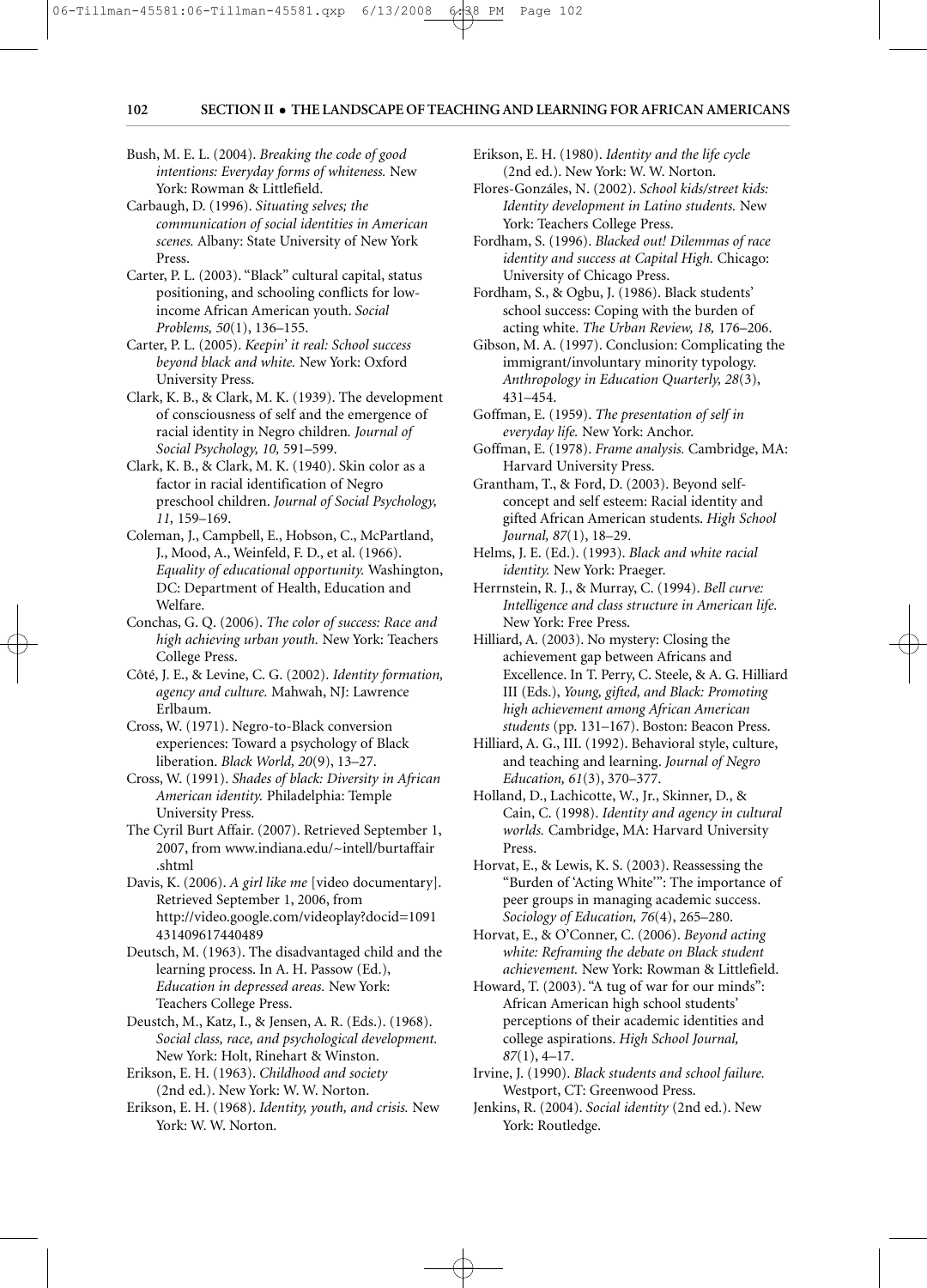# **Chapter 6** • **Identity, Agency, and Culture 103**

- Jensen, A. R. (1969). How much can we boost IQ and scholastic achievement? *Harvard Educational Review, 39,* 1–123.
- Johnson, R. (2002). Racial identity from an African American perspective. *Journal of Cultural Diversity, 9*(3), 73–78.

Johnston, P., & Nicholls, J. (1995). Voices we want to hear and voices we don't. *Theory Into Practice, 34*(2), 94–100.

Kao, G. (2000). Group images and possible selves among adolescence: Linking stereotypes to expectations by race and ethnicity. *Sociological Forum, 15*(3), 407–430.

Kozol, J. (2005). *The shame of the nation: The restoration of apartheid schooling in America.* New York: Three Rivers Press.

Krieger, N., & Sidney, S. (1996). Racial discrimination and blood pressure: The CARDIA study of young black and white adults. *American Journal of Public Health, 86,* 1370–1378.

Ladson-Billings, G. (2006). From the achievement gap to the education debt: Understanding achievement in U.S. schools. *Educational Researcher, 35*(7), 3–12.

La Ferla, R. (2003, December 28). Generation E.A.: Ethnically ambiguous. *New York Times*.

Landrine, H., & Klonoff, E. A. (1996). The schedule of racist events: A measure of racial discrimination and a study of its negative physical and mental health consequences. *Journal of Black Psychology, 22*, 144–168.

Lewin, T. (2000, June 25). Growing up, growing apart. *New York Times*, sec. 1, p. 1.

Lewis, A. E. (2003). *Race in the schoolyard: Negotiating the color line in classrooms and communities.* New Brunswick, NJ: Rutgers University Press.

McWhorter, J. (2001). *Losing the race: Self-sabotage in Black America.* New York: Perennial.

Mehan, H., Hubbard, L., & Villaneuva, I. (1994). Forming academic identities: Accommodation without assimilation among involuntary minorities. *Anthropology and Education Quarterly, 25*(2), 91–117.

- Mercado, C. (2001). The learner: "Race," "ethnicity" and linguistic difference. In V. Richardson (Ed.), *Handbook of research on teaching* (4th ed., pp. 298–330). Washington, DC: American Educational Research Association.
- Moynihan, D. P. (1965). *The Negro family: The case for national action.* Washington, DC: U.S. Department of Labor, Office of Planning and Research.
- Murrell, P. C., Jr. (1999). Class and race in negotiating identity. In A. Garrod, J. Ward, T. L. Robinson, & R. Kilkenny (Eds.), *Souls looking back: Life stories of growing up Black* (pp. 3–14)*.* New York: Routledge.
- Murrell, P. C., Jr. (2002). *African-centered pedagogy: Developing schools of achievement for African American children.* New York: State University of New York Press.
- Murrell, P. C., Jr. (2005). *Building professional learning communities of urban educators*. World Conference on Urban Education, Manchester, UK.
- Murrell, P. C., Jr. (2007). *Race, culture and schooling: Identities of achievement in multicultural urban schools.* Mahwah, NJ: Lawrence Erlbaum.

Nasir, N. S., & Saxe, G. B. (2003). Ethnic and academic identities: A cultural practice perspective on emerging tensions and their management in the lives of minority students. *Educational Researcher, 32,* 14–18.

Neville, H., & Lilly, R. (2000). The relationship between racial identity cluster profiles and psychological distress among African American college students. *Journal of Multicultural Counseling and Development, 28,* 194–207.

Nir, A. (2001). Planning for tracking: Some implications for students' academic self-efficacy. *Educational Planning, 13*(3), 41–54.

Noguera, P. (2003). *City schools and the American dream: Reclaiming the promise of public education.* New York: Teachers College Press.

Nyborg, V., & Curry, J. (2003). The impact of perceived racism: Psychological symptoms among African American boys. *Journal of Clinical Child and Adolescent Psychology, 32,* 258–266.

O'Connor, C. (1997). Dispositions toward (collective) struggle and educational resilience in the inner city: A case study of six African American high school students. *American Educational Research Journal, 34*(4), 593–629.

- O'Connor, C. (2001). Making sense of the complexity of social identity in relation to achievement: A sociological challenge in the new millennium. *Sociology of Education, 74*(extra issue), Current of thought: Sociology of education at the dawn of the 21st century, 159–168.
- Ogbu, J. (1978). *Minority education and caste: The American system in cross-cultural perspective.* New York: Academic Press.
- Ogbu, J. (1985). A cultural ecology of competence among inner-city Blacks. In M. B. Spencer, G. K. Brookins, & W. R. Allen (Eds.), *Beginnings: The social and affective development of Black children* (pp. 45–66). Mahwah, NJ: Lawrence Erlbaum.
- Ogbu, J. (2003). *Black American students in an affluent suburb: A study of academic disengagement.* Mahwah, NJ: Lawrence Erlbaum.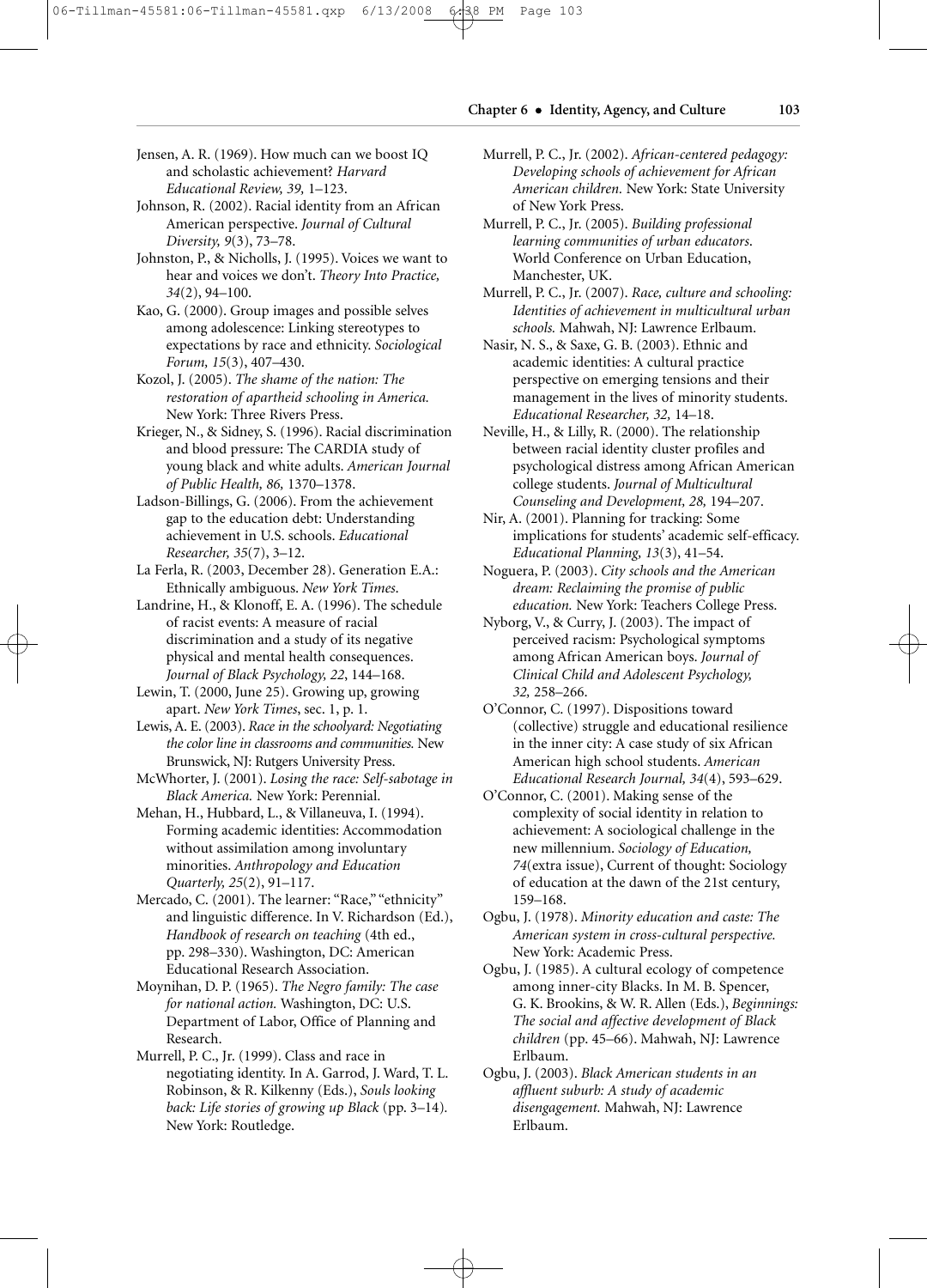PM

Oyserman, D., Bybee, D., & Terry, K. (2003). Gendered racial identity and involvement with school. *Self and Identity, 2,* 307–324.

06-Tillman-45581:06-Tillman-45581.qxp 6/13/2008 6:38 PM Page 104

6/13/2008

- Perry, P. (2002). *Shades of white: White kids and racial identities in high school.* Chapel Hill, NC: Duke University Press.
- Perry, T., Steele, C., & Hilliard, A. G., III. (Eds.). (2003). *Young, gifted and black: Promoting high academic achievement among African American students.* Boston: Routledge.
- Phinney, J., Cantu, C. L., & Kurtz, D. A. (1997). Ethnic and American identity as predictors of self-esteem among African-American, Latino and White adolescents. *Journal of Youth and Adolescence, 26*(2), 165–186.
- Pollock, M. (2004). *Colormute: Race talk dilemmas in an American school.* Princeton, NJ: Princeton University Press.
- Rodriguez, J., Bustamente-Jones, E., Pang, V., & Park, C. (2004). Promoting academic achievement and identity development among diverse high school students. *High School Journal, 87*(3), 44–53.
- Roth, W.-M. (2004). Identity as dialectic: Re/making self in urban school. *Mind, Culture, and Activity, 11*(1), 48–69.
- Rowley, S. J., & Moore, J. (2002). Racial identity in context for the gifted African American student. *Roeper Review, 24*(2), 63–67.
- Sfard, A., & Prusak, A. (2005). Telling identities: In search of an analytic tool for investigating learning as a culturally shaped activity. *Educational Researcher, 34*(4), 14–22.
- Spencer, M. B. (1985). Cultural cognition and social cognition as identity correlates of Black children's personal-social development. In M. B. Spencer, G. K. Brookins, & W. R. Allen, (Eds.), *Beginnings: The social and affective development of Black children* (pp. 215–230). Mahwah, NJ: Lawrence Erlbaum.
- Spencer, M. B. (1987). Black children's ethnic identity formation: Risk and resilience of castelike minorities. In J. S. Phinney & M. J. Rotheram (Eds.), *Children's ethnic socialization: Pluralism and development* (pp. 103–116). Newbury Park, CA: Sage.
- Spencer, M. B. (1999). Social and cultural influences on school adjustment: The application of an identity-focused cultural ecological perspective. *Educational Psychologist, 34*(1), 43–57.
- Spencer, M. B. (2001). Identity and school adjustment: Revisiting the "acting white" theory. *Educational Psychologist, 36*(1), 21–31.
- Spencer, M. B., Brookins, G. K., & Allen, W. R. (Eds.). (1985). *Beginnings: The social and affective development of Black children.* Mahwah, NJ: Lawrence Erlbaum.
- Spencer, M. B., Cunningham, M., & Swanson, D. P. (1985). Identity as coping: Adolescent African American male's adaptive responses to highrisk environment. In H. W. Harris, H. C. Blue, & E. E. H. Griffith (Eds.), *Racial and ethnic identity: Psychological development and creative expression* (pp. 31–52)*.* New York: Routledge.
- Spencer, M. B., & Markstrom-Adams, C. (1990). Identity processes among racial and ethnic minority children in America. *Child Development, 61,* 290–310.
- Steele, C. (1997). A threat in the air. How stereotypes shape intellectual identity and performance. *American Psychologist, 52*(6), 613–629.
- Steele, S. (2000). A dream deferred: Why the Black-White achievement gap won't close. *American Experimental Quarterly, Spring,* 31–40.
- Stevens, J. W. (1997). African female adolescence identity development: A three-dimensional perspective. *Child Welfare, 76*(1), 145–173.
- Stevens, J. W. (2002). *Smart and sassy: The strengths of inner-city black girls.* New York: Oxford University Press.
- Stevenson, H. C., Jr., Best, G., Cassidy, E. F., & McCabe, D. (2003). Remembering culture: Roots of culturally relevant anger. In H. C. Stevenson (Ed.), *Playing with anger: Teaching coping skills to African American boys through athletics and culture* (pp. 21–87). Westport, CT: Greenwood.
- Stinson, D. W. (2007). African American male adolescents, schooling (and mathematics): Deficiency, rejection, and achievement. *Review of Educational research, 76*(40), 477–506.
- Tatum, B. (1997). *"Why are all the Black kids sitting together in the cafeteria?" A psychologist explains the development of racial identity.* New York: Kirkus Associates.
- Tilly, C. (2006). *Identities, boundaries, and social ties.* Boulder, CO: Paradigm.
- Van Ausdale, D., & Feagin, J. R. (2001). *The first R: How children learn race and racism.* New York: Rowman & Littlefield.
- Vaughan, G. (1986). Social change and racial identity: Issues in the use of pictures and doll measures. *Psychology, 38*(3), 359–370.
- Vygotsky, L. (1978). *Thought and language.* Cambridge, MA: MIT Press.
- Vygotsky, L. (1986). *Mind in society: The development of higher psychological processes.* Cambridge, MA: Harvard University Press.
- Weiler, J. D. (2000). *Codes and contradictions: Race, gender identity and schooling.* Albany: State University of New York Press.
- West, C. (1993). *Race matters.* Boston: Beacon Press.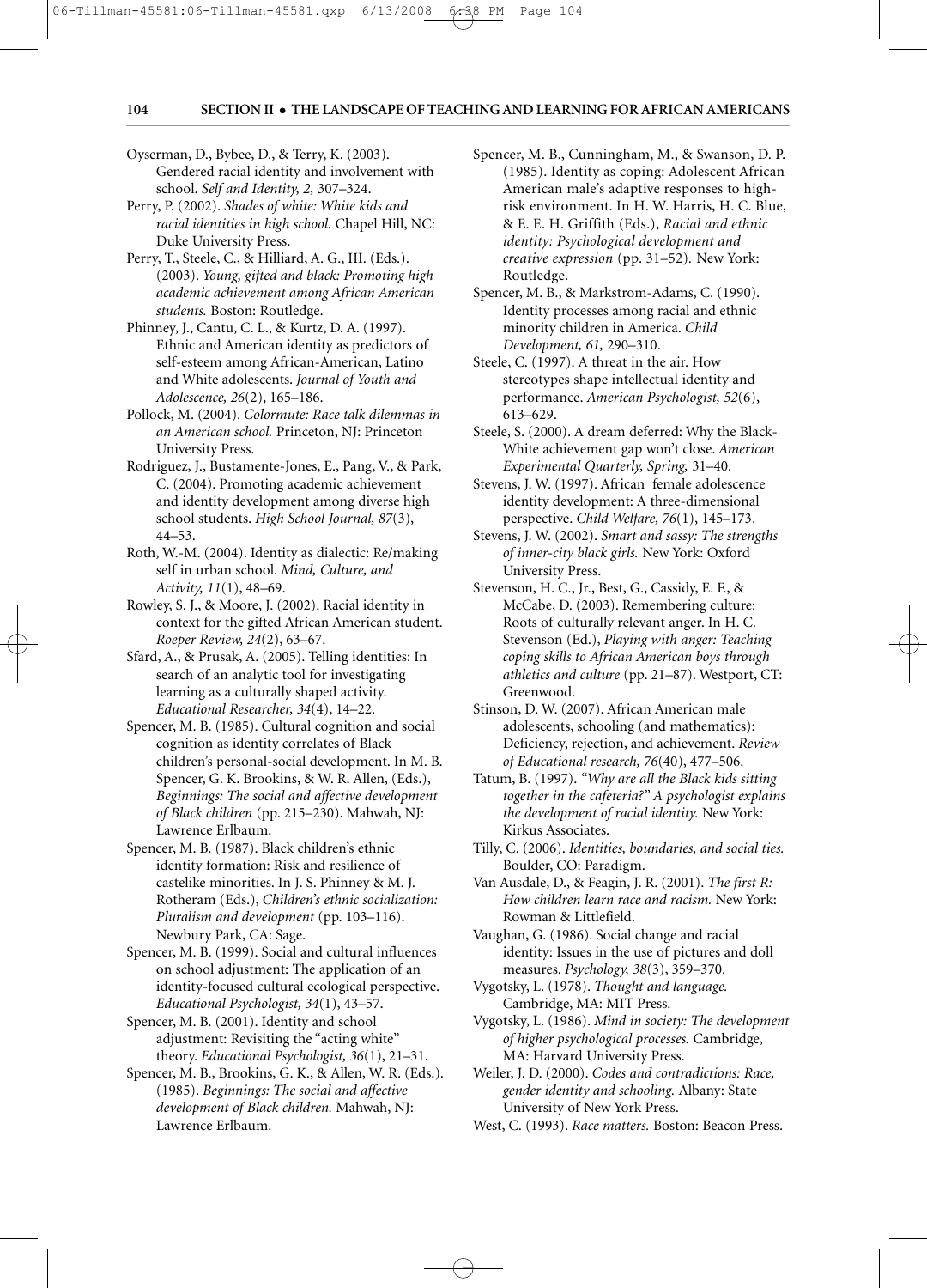# **Chapter 6** • **Identity, Agency, and Culture 105**

- Williams, B. (1996). *Closing the achievement gap.* Alexandria, VA: Association for Supervision and Curriculum Development.
- Wortham, E. F. (2001). *Narratives in action.* New York: Teachers College Press.
- Wortham, E. F. (2003). Interactionally situated cognition: A classroom example. *Cognitive Science, 25,* 37–66.
- Wortham, E. F. (2006). *Learning identity: The joint emergence of social identification and academic learning.* New York: Cambridge University Press.
- Yon, D. (2000). *Elusive culture: Schooling, race, and identity in global times.* Albany: State University of New York Press.